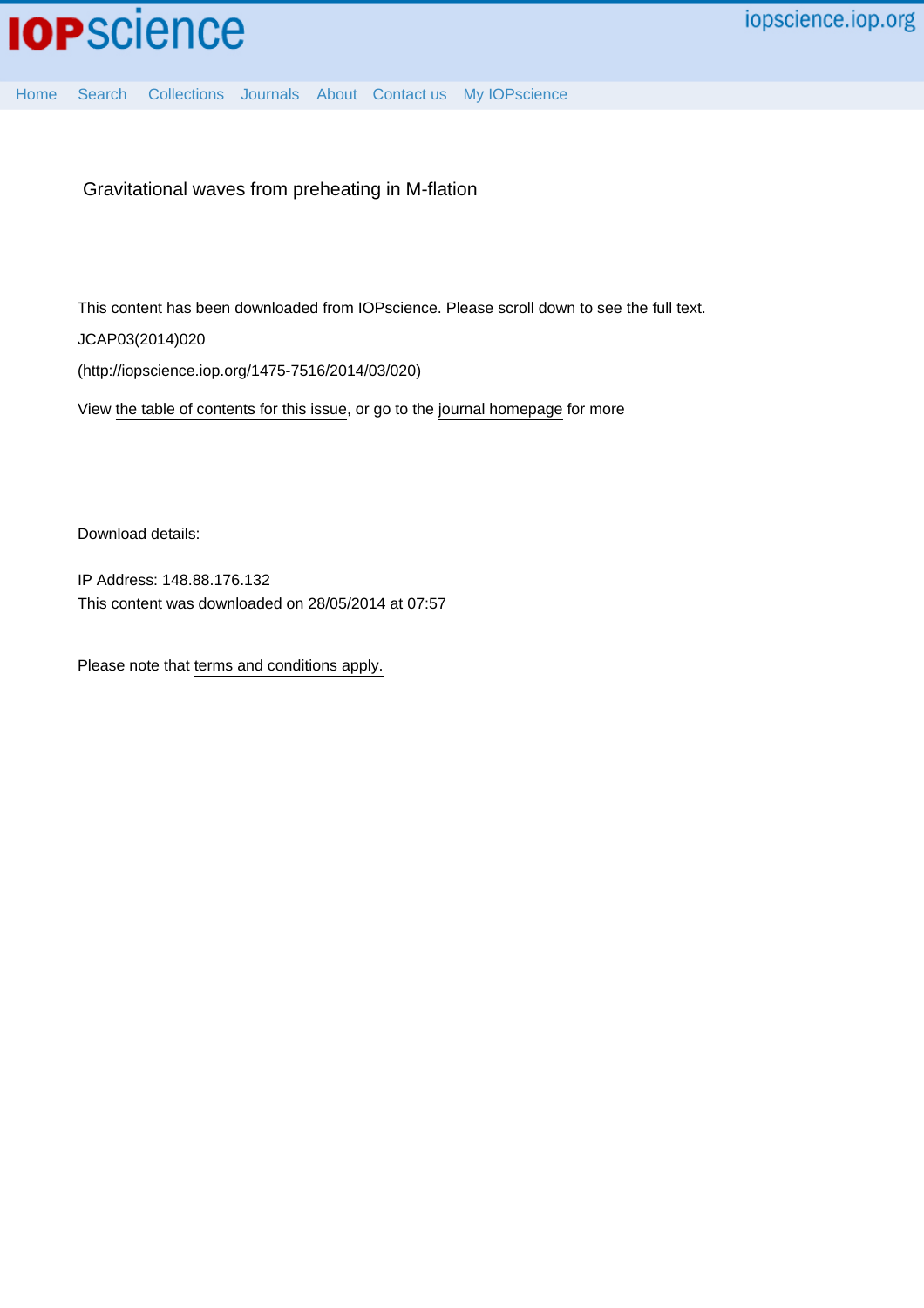**Journal of Cosmology and Astroparticle Physics** 

# Gravitational waves from preheating in M-flation

# Amjad Ashoorioon,<sup>a</sup> Brandon Fung,<sup>b</sup> Robert B. Mann, $b,c$ Marius Oltean<sup>d</sup> and M.M. Sheikh-Jabbari<sup>e, f</sup>

<sup>a</sup>Physics Department, Lancaster University, Lancaster, LA1 4YB, United Kingdom  ${}^b$ Department of Physics and Astronomy, University of Waterloo, 200 University Avenue, Waterloo, Ontario, N2L 3G1, Canada <sup>c</sup>Perimeter Institute for Theoretical Physics, 35 Caroline St., Waterloo, Ontario, N2L 2Y5, Canada  ${}^d$ Department of Physics, McGill University, Montréal, Québec, H3A 2T8, Canada  $e$ School of Physics, Institute for Research in Fundamental Sciences (IPM), Tehran, Iran  $<sup>f</sup>$ Department of Physics, Kyung Hee University,</sup> Seoul 130-701, Korea E-mail: [a.ashoorioon@lancaster.ac.uk,](mailto:a.ashoorioon@lancaster.ac.uk) [b6fung@uwaterloo.ca,](mailto:b6fung@uwaterloo.ca) [rbmann@uwaterloo.ca,](mailto:rbmann@uwaterloo.ca) [moltean@physics.mcgill.ca,](mailto:moltean@physics.mcgill.ca) [jabbari@theory.ipm.ac.ir](mailto:jabbari@theory.ipm.ac.ir)

Received January 11, 2014 Accepted February 11, 2014 Published March 12, 2014

Abstract. Matrix inflation, or M-flation, is a string theory motivated inflationary model with three scalar field matrices and gauge fields in the adjoint representation of the  $U(N)$ gauge group. One of these  $3N^2$  scalars appears as the effective inflaton while the rest of the fields (scalar and gauge fields) can play the role of isocurvature fields during inflation and preheat fields afterwards. There is a region in parameter space and initial field values, "the hilltop region," where predictions of the model are quite compatible with the recent *Planck* data. We show that in this hilltop region, if the inflaton ends up in the supersymmetric vacuum, the model can have an embedded preheating mechanism. Couplings of the preheat modes are related to the inflaton self-couplings and therefore are known from the CMB data. Through lattice simulations performed using a symplectic integrator, we numerically compute the power spectra of gravitational waves produced during the preheating stage following Mflation. The preliminary numerical simulation of the spectrum from multi-preheat fields peaks in the GHz band with an amplitude  $\Omega_{\rm gw} h^2 \propto 10^{-16}$ , suggesting that the model has concrete predictions for the ultra-high frequency gravity-wave probes. This signature could be used to distinguish the model from rival inflationary models.

**Keywords:** cosmology with extra dimensions, gravitational waves / theory, inflation, string theory and cosmology

# ArXiv ePrint: [1312.2284](http://arxiv.org/abs/1312.2284)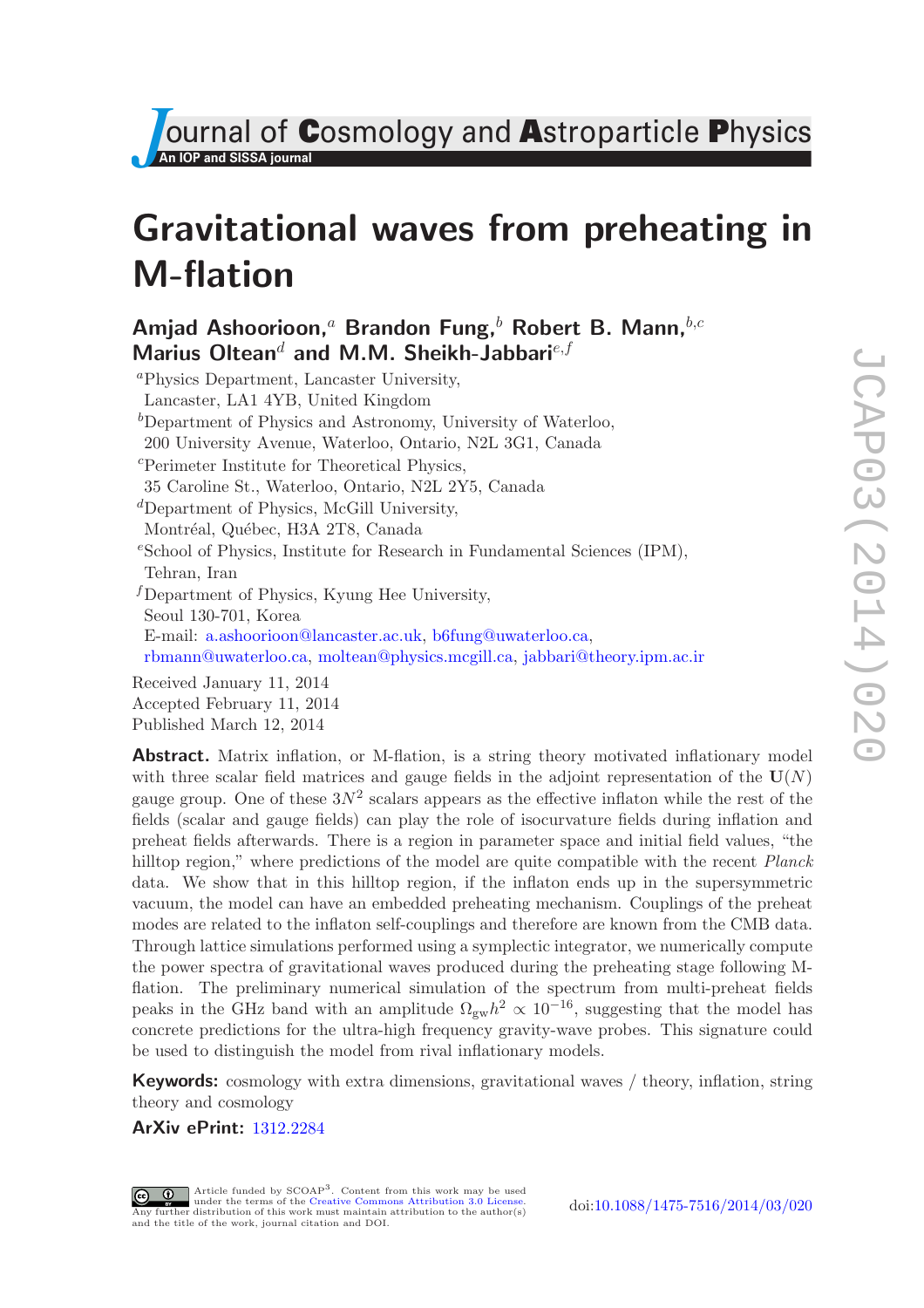# Contents

|              | 1 Introduction                                       | 1                |
|--------------|------------------------------------------------------|------------------|
| $\mathbf{2}$ | M-flation                                            | 3                |
|              | Action and equations of motion<br>2.1                | $\overline{4}$   |
|              | 2.2 Truncation to the $SU(2)$ sector                 | $\overline{4}$   |
|              | 3 Preheating in M-flation                            | 7                |
|              | Scalar preheat fields<br>3.1                         |                  |
|              | Gauge preheat fields<br>3.2                          | 9                |
|              | 4 Parametric resonance                               | $\boldsymbol{9}$ |
|              | 4.1 SUSY-breaking vacuum                             | 9                |
|              | Supersymmetric vacuum<br>4.2                         | 11               |
| 5            | Gravity Waves from preheating around the SUSY vacuum | 13               |
|              | 5.1 GW from scalar modes                             | 15               |
|              | GW from gauge modes<br>5.2                           | 16               |
|              | 5.3 GW from several gauge modes                      | 17               |
|              | 6 Concluding remarks                                 | 19               |

# <span id="page-2-0"></span>1 Introduction

Cosmological observations — evidenced, most notably, by recent data [\[1\]](#page-21-0) from the *Planck* satellite — are best explained if we have a period of accelerated expansion, inflation  $[2-4]$ , in the early Universe. Models of inflation usually involve one or more scalar fields coupled to (Einstein) gravity, though it is also possible that inflation is driven by gauge fields [\[5\]](#page-21-3). These models are specified by the form of their kinetic terms as well as the potential. It is more common to take the canonical kinetic term and define the model by its potential(s), even though inflationary models can be realized with non-canonical kinetic terms [\[6](#page-21-4)].

To explain the observed Universe, inflation should of course end and the energy stored in the inflationary sector should be transferred into the (beyond) Standard Model (SM) particles, an epoch known as the reheating era  $[2-4, 7]$  $[2-4, 7]$  $[2-4, 7]$ . Perturbative decay of quantum fluctuations of an inflaton field (perturbative reheating) is usually not sufficiently fast and efficient, and leads to reheat temperatures that are too low to solve particle physics problems and hence to describe what we see.<sup>[1](#page-2-1)</sup> One must therefore equip inflationary models with non-perturbative mechanisms of decay that yield sufficiently high reheat temperatures. In this context the inflaton field condensate can provide "time dependent mass terms" for other fields coupled to it, the *preheat* fields. This more efficient energy transfer mechanism to other (beyond Standard Model) fields, preheating, happens because of possible resonance bands [\[8](#page-21-6), [9](#page-21-7)]. The energy in the preheat fields will eventually equilibrate or thermalize through usual (perturbative) scattering processes [\[7\]](#page-21-5).

<span id="page-2-1"></span><sup>&</sup>lt;sup>1</sup>Big Bang Nucleosynthesis (BBN) requires a temperature of order  $1 - 10$  MeV and baryogenesis requires a temperature of order  $1 - 10$  TeV. The reheat temperature should be at least bigger than these two temperatures.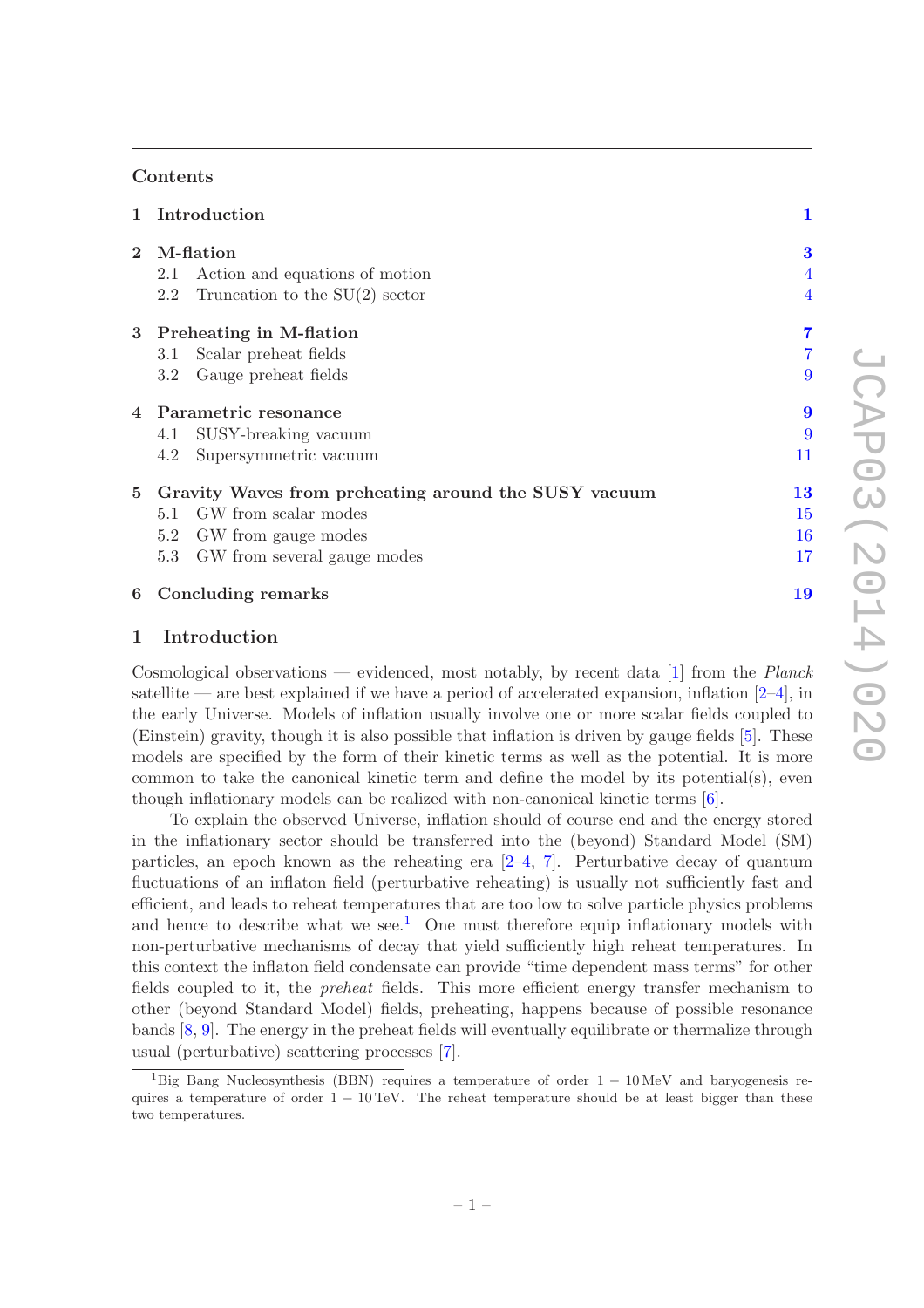Observable effects of inflationary models (in particular the observed CMB anisotropy [\[1](#page-21-0)]) are usually attributed to what happened during inflation and are related to super-horizon quantum fluctuations of inflaton fields that appear as classical background fluctuations long after inflation, and after the preheating and reheating eras [\[2](#page-21-1)[–4](#page-21-2)]. The CMB data have hence been used to restrict inflationary models [\[1](#page-21-0)]. However the recent  $Planck$  mission data — in particular non-observation of non-Gaussianity — means that the CMB data does not provide sufficient constraints to specify the inflaton potential. Other sources of cosmic data must be sought out.

To this end, a more concrete understanding/modelling of reheating and preheating may be needed. Various inflationary models can be constrained by probing possible specific features they left during preheating or reheating. Previous analysis indicates that preheating may have detectable traces on CMB only for a specific class of exotic models [\[10](#page-21-8)[–12\]](#page-22-0). If preheating occurs the turbulent, explosive and non-thermal energy transfer to the preheat sector can in principle have possible observable effects by producing a stochastic background of gravity waves typically in  $10^7 - 10^9$  Hz frequency band<sup>[2](#page-3-0)</sup> [\[15,](#page-22-1) [16](#page-22-2)].

The simplest scalar-driven slow-roll models (in particular, those with concave potentials<sup>[3](#page-3-1)</sup>) have so far passed the test very well insofar as *Planck* results are concerned, see e.g. [\[19\]](#page-22-3). Nevertheless there remain with these models a plethora of unresolved theoretical difficulties [\[20\]](#page-22-4). For instance, to have successful slow-roll inflation we need to keep the inflaton mass hierarchically smaller than the Hubble scale  $H$  during inflation and quantum corrections to the inflaton potential should not spoil its flatness [\[21](#page-22-5)]. Moreover, in the class of large-field models there is also the problem of super-Planckian field excursions: that inflaton(s) in these scalar models typically have field displacements (in the last 60 e-folds) many times larger than  $M_{\text{pl}}$ , in which case quantum (gravity) effects may become important [\[22](#page-22-6)].

It is a general belief that these and other theoretical issues regarding possible classical or quantum instabilities in an inflationary model can/should be addressed within a quantum gravity setup that is operative at some high energy (Planckian or sub-Planckian) scale. Despite providing a richer framework for inflationary model building and for addressing the above mentioned issues, being farther from SM physics, it becomes more challenging in the quantum gravity setups to make connections with physics after inflation and in particular to have a successful reheating scenario. Nonetheless, working within a string theoretic perspective, besides providing a framework to address questions about UV stability and completeness of inflationary models, usually brings another feature: there are many more fields besides the inflaton in the model. These fields can appear as isocurvature entropy modes, affecting the CMB directly, or can appear as preheat fields, affecting the production of primordial gravity waves in large frequency bands.

M-flation, which we will consider in this work, is one such model [\[23](#page-22-7)]. Although motivated from string theory (quantum gravity) M-flation, as we will show, has the advantage of having an embedded successful preheating mechanism in some regions of parameter space. Furthermore, the model is based on a gauge field theory, the same framework upon which beyond SM models operate, and is thus close to particle physics setups too.

<span id="page-3-0"></span><sup>&</sup>lt;sup>2</sup>Preheating can also lead to production of long-lived non-linear excitations of the scalar field which dominates the universe and can lead to stochastic gravitational wave background [\[13](#page-22-8)].

<span id="page-3-1"></span><sup>&</sup>lt;sup>3</sup>Note that a choice of non-Bunch-Davies (excited) initial states for the cosmic perturbations can readily change this conclusion [\[17\]](#page-22-9). Also if gravity is an inherently a classical theory, there will be no B-mode polarization in the CMB [\[18](#page-22-10)].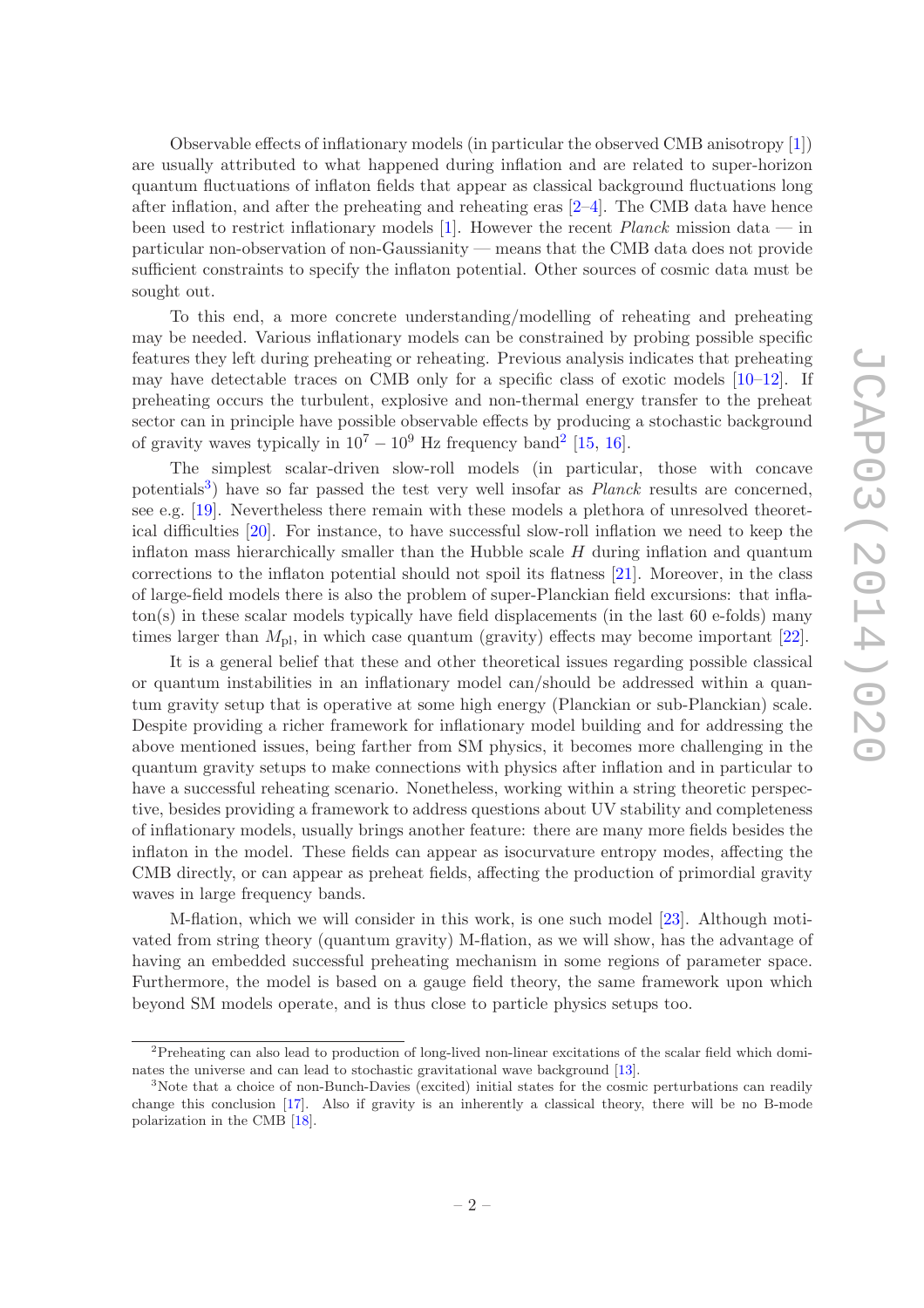In general and in a string theory/supergravity framework, depending on whether the inflaton field(s) is (are) coming from open string or closed string degrees of freedom, there are two venues for inflationary model building [\[24,](#page-22-11) [25\]](#page-22-12). M-flation, in this sense, is an open string model. However it has its own specific features that may justify viewing it as a third venue. For example, as we will review in section [2,](#page-4-0) inflation in M-flation is not associated with a mobile brane, unlike all the other known open string models. M-flation is rather motivated by the dynamics of D3-branes subject to a proper RR six-form in a specific tendimensional type IIB supergravity background [\[23](#page-22-7)]. The inflaton fields of M-flation are three  $N \times N$  matrix valued scalar fields associated with the position of a stack of N D3-branes in this background. The action for M-flation, cf. section [2,](#page-4-0) will hence include  $U(N)$  gauge fields (and possibly their spinorial counterparts in a supersymmetric setting). The model is compatible with the Planck data if inflation happens in the hilltop  $\phi < \mu$  region. In the symmetry breaking region,  $\phi > \mu$ , the model predicts a large tensor/scalar ratio,  $r \simeq 0.2$ , which is not compatible with the upper bound of 0.11 with 95% CL if one assumes that the perturbations start from a Bunch-Davies vacuum. The model could be still made compatible with Planck if we assume excited initial states for the scalar or tensor fluctuations, as pointed out in [\[17](#page-22-9)].

What renders M-flation theoretically appealing is not only its ability to naturally address and resolve the theoretical difficulties of standard inflationary scenarios raised above [\[26\]](#page-22-13), but also the fact that it can connect to post-inflation physics: it comes with its own built-in preheating mechanism in some regions of parameter space with no extra parameters (compared to the inflationary background sector), and also it has the desirable form of a gauge theory (cf. discussions above).

While work on M-flation has so far been directed more toward exploring it during inflation [\[23,](#page-22-7) [26](#page-22-13), [27](#page-22-14)], it is of appreciable importance to also address the question of its possible observable effects coming from its built-in preheating period. In particular, we focus our attention in this paper on gravity waves (GW) produced during the preheating phase following inflation, in some region of parameter space. Their observational signature is revealed by way of their power spectrum, which we numerically compute here with the help of the lattice simulator HLattice  $2.0^4$  $2.0^4$  [\[28](#page-22-15)].

The rest of this paper is organized as follows. In section [2,](#page-4-0) we review the basic setup of M-flation. In sections [3](#page-8-0) and [4,](#page-10-1) we describe its embedded preheating mechanism. Then, in section [5,](#page-14-0) we proceed with computing the power spectra of GW thereby generated. Finally, section [6](#page-20-0) presents some concluding remarks.

## <span id="page-4-0"></span>2 M-flation

Our setting is a 10-dimensional type IIB supergravity background,<sup>[5](#page-4-2)</sup> which is probed by a stack of N D3-branes endowed with Yang-Mills gauge fields. Thus, there exist 6 spatial dimensions perpendicular to the D3-branes, whose positions within this subspace are represented by 6  $N \times N$  matrices. The role of the inflaton, according to the original M-flation setup, is assumed by 3 out of [6](#page-4-3) matrix degrees of freedom,<sup>6</sup> which we henceforth denote as  $\Phi_i$ ,  $i = 1, 2, 3$ . The

<sup>4</sup>For an updated version, the software and its user instructions see [http://www.cita.utoronto.ca/](http://www.cita.utoronto.ca/~zqhuang/hlat/) ∼[zqhuang/hlat/.](http://www.cita.utoronto.ca/~zqhuang/hlat/)

<span id="page-4-2"></span><span id="page-4-1"></span> $5$ For a detailed specification, the reader is referred to section 8 of [\[23](#page-22-7)].

<span id="page-4-3"></span><sup>&</sup>lt;sup>6</sup>We assumed the 6 extra-dimensions are compactified on a  $CY_3$  or  $T^6$  manifold that has two three-cycles, one considerably larger than the other. In principle we can use all 6 extra dimensions and work with 6 matrices, which could be related generators of SO(6) or a subgroup of it.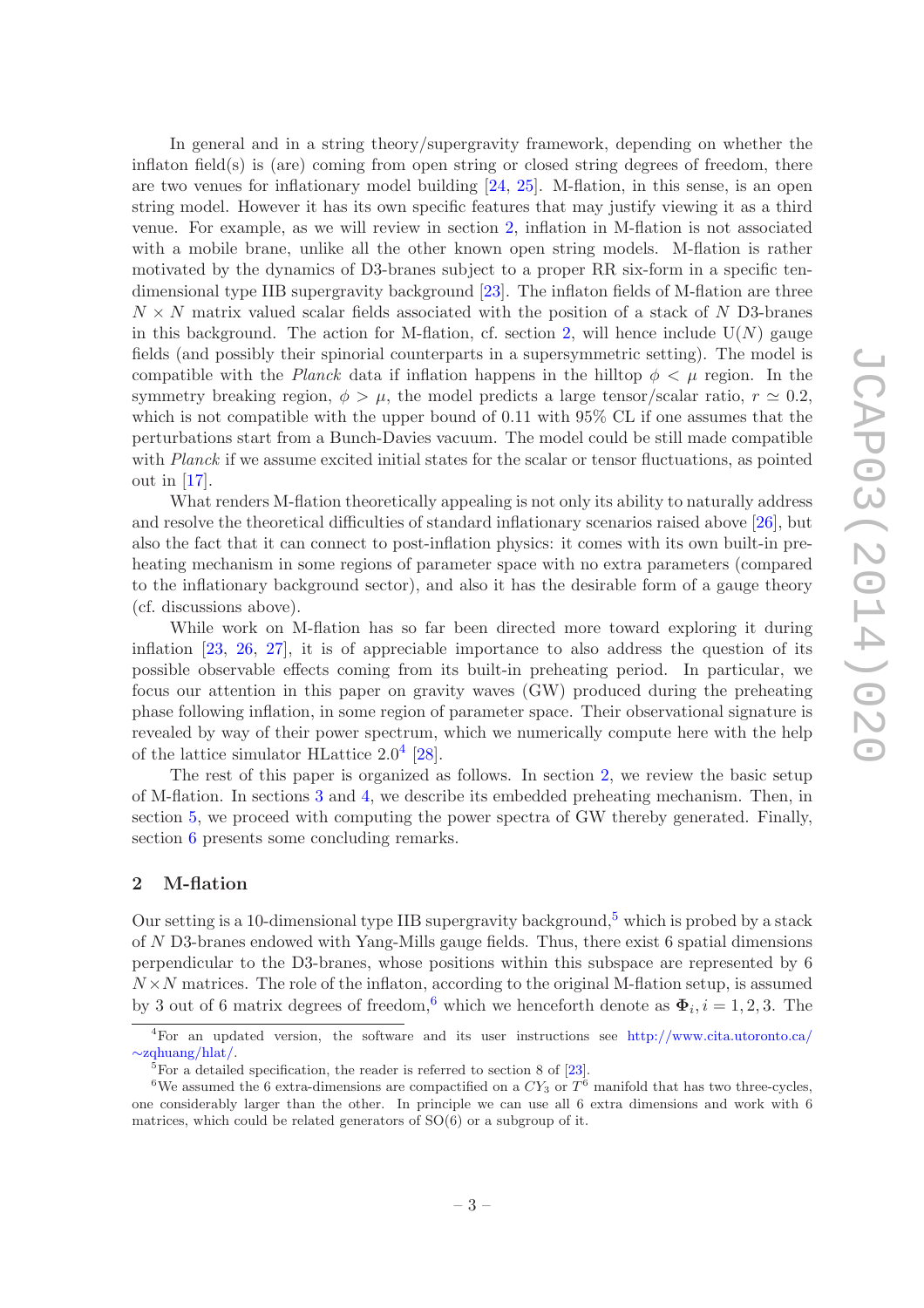inflaton matrices are, by construction, in the adjoint representation of the  $U(N)$  gauge group; therefore they are non-commutative as well as Hermitian.

In principle, the dynamics of these matrices is very complicated (increasingly so with larger  $N$ ), as one has any number of possible configurations of the D3-branes within the chosen background. However there is a way to simplify the situation and make it computationally tractable. As we will elaborate in the next subsection, the classical dynamics of this model can be consistently truncated to a solution where the N D3-branes are uniformly distributed along the surface of a 2-sphere (within the 6-dimensional orthogonal subspace), and their positions on this sphere do not change during inflation. What instead changes is the sphere's radius, which thereby plays the role of an effective scalar inflaton.

Aside from the above, many other solutions — that make use of more of the available (classical) degrees of freedom — are of course possible. This possibility was considered in [\[27](#page-22-14)] and generically appears as a multi field inflationary model. In this work, however, we focus on the single field model where the other "unused" degrees of freedom in this particular solution will be identified with preheat fields after inflation ends.

#### <span id="page-5-0"></span>2.1 Action and equations of motion

We work in the  $(-, +, +, +)$  metric signature, and use boldface to denote matrices of dimension N. The effective  $(3 + 1)$ -dimensional action of M-flation [\[26\]](#page-22-13) comprises Einstein gravity, minimally coupled to a Yang-Mills gauge field  ${\bf A}_\mu$  and the three inflaton matrices  $\pmb{\Phi}_i$ ,

<span id="page-5-2"></span>
$$
S = \int d^4x \sqrt{-g} \left\{ \frac{M_{\rm pl}^2}{2} R - \frac{1}{4} \text{Tr} \left( \mathbf{F}_{\mu\nu} \mathbf{F}^{\mu\nu} \right) - \frac{1}{2} \text{Tr} \left( D_\mu \mathbf{\Phi}_i D^\mu \mathbf{\Phi}_i \right) - V \left( \mathbf{\Phi}_i, [\mathbf{\Phi}_j, \mathbf{\Phi}_k] \right) \right\}, \quad (2.1)
$$

where, as usual,  $M_{\rm pl} = 1/\sqrt{8\pi G}$  is the reduced Planck mass,  $\mathbf{F}_{\mu\nu} = 2\partial_{\lbrack\mu}\mathbf{A}_{\nu\rbrack} + ig_{\rm YM}[\mathbf{A}_{\mu}, \mathbf{A}_{\nu}]$ is the gauge field strength, and  $D_{\mu} = \partial_{\mu} + ig_{YM}[\mathbf{A}_{\mu}, \cdot]$  is the gauge covariant derivative. Moreover, the potential is given by

<span id="page-5-3"></span>
$$
V\left(\mathbf{\Phi}_i, [\mathbf{\Phi}_i, \mathbf{\Phi}_j]\right) = \text{Tr}\left(-\frac{\lambda}{4}[\mathbf{\Phi}_i, \mathbf{\Phi}_j][\mathbf{\Phi}_i, \mathbf{\Phi}_j] + \frac{\text{i}\kappa}{3}\epsilon_{jkl}[\mathbf{\Phi}_k, \mathbf{\Phi}_l]\mathbf{\Phi}_j + \frac{m^2}{2}\mathbf{\Phi}_i\mathbf{\Phi}_i\right),\tag{2.2}
$$

where in  $(2.1)$  and  $(2.2)$  there is a sum on repeated  $i, j, k$  indices and the three coupling constants have various stringy meanings:  $\lambda = 8\pi g_s = 2g_{YM}^2$  is related to the string coupling  $g_s$ ,  $\kappa = \hat{\kappa} g_s \sqrt{8\pi g_s}$  is related to the Ramond-Ramond antisymmetric form strength  $\hat{\kappa}$ , and m is a parameter that multiples the three spatial coordinates along the D3-branes in the metric of the background SUGRA theory [\[23](#page-22-7)]. To ensure a constant dilaton therein, we must also impose the constraint  $\lambda m^2 = 4\kappa^2/9$  [\[23\]](#page-22-7).

The equations of motion for the scalar and gauge fields that follow from the  $\arctan(2.1)$  are

$$
D_{\mu}D^{\mu}\Phi_i + \lambda[\Phi_j, [\Phi_i, \Phi_j]] - i\kappa \epsilon_{ijk}[\Phi_j, \Phi_k] - m^2 \Phi_i = 0,
$$
\n(2.3)

<span id="page-5-5"></span><span id="page-5-4"></span>
$$
D_{\mu}\mathbf{F}^{\mu\nu} - \mathrm{i}g_{\scriptscriptstyle{\text{YM}}}[\mathbf{\Phi}_i, D^{\nu}\mathbf{\Phi}_i] = 0. \tag{2.4}
$$

#### <span id="page-5-1"></span>2.2 Truncation to the SU(2) sector

The dynamics determined by the equations of motion  $(2.3)$  and  $(2.4)$  can generically be quite complicated, but this may be simplified considerably as follows. Let  $J_i$ ,  $i = 1, 2, 3$  denote the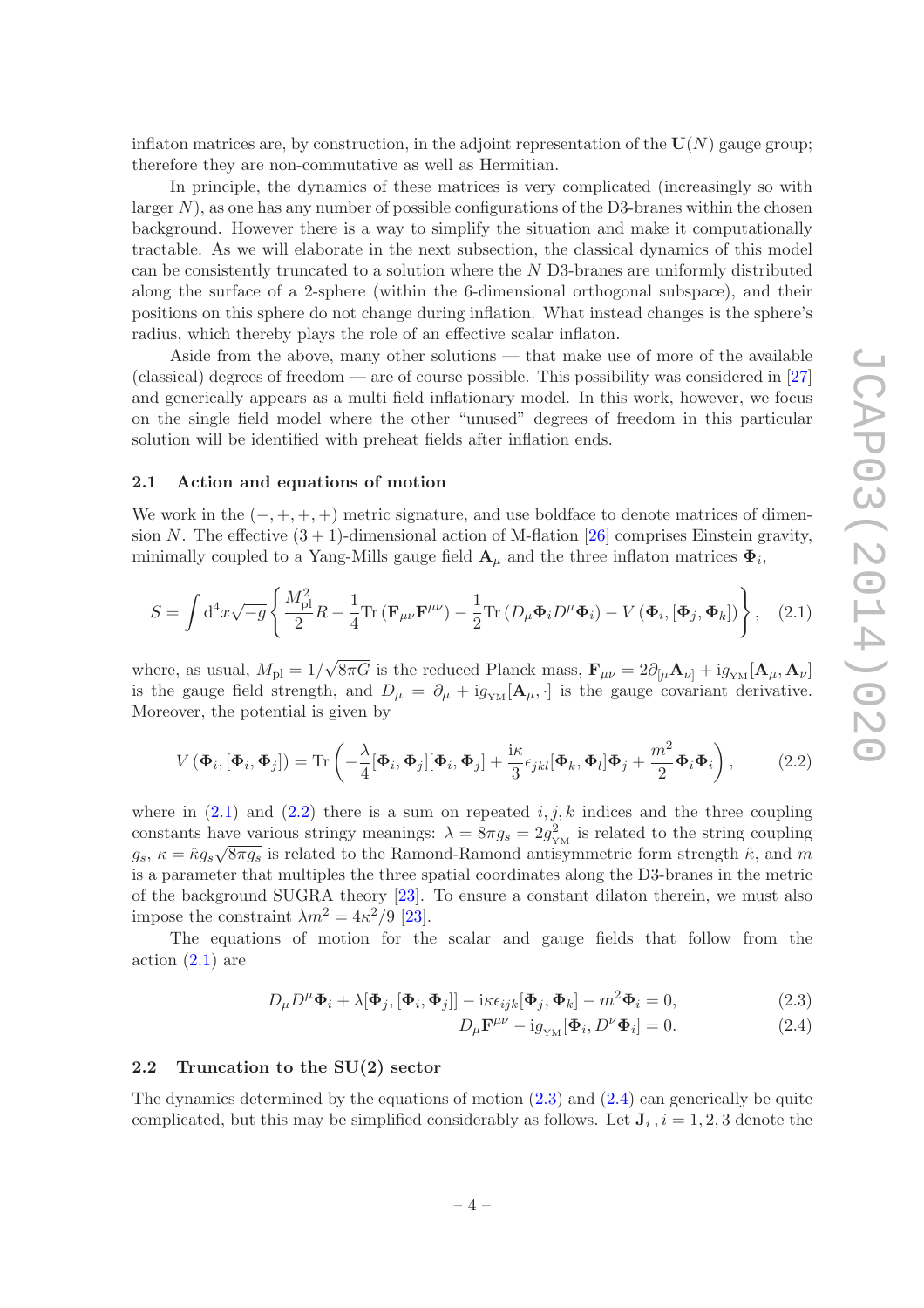three  $N \times N$  generators of the **SU**(2) algebra, so that  $[\mathbf{J}_i, \mathbf{J}_j] = i\epsilon_{ijk} \mathbf{J}_k$ . Now, we decompose the inflaton matrices into two parts,

$$
\mathbf{\Phi}_i = \hat{\phi}\mathbf{J}_i + \mathbf{\Psi}_i,\tag{2.5}
$$

one parallel and one perpendicular to the  $N \times N$  representation of  $SU(2)$ , respectively (that is Tr( $\mathbf{J}_i \Psi_i$ ) = 0). It was shown in [\[23](#page-22-7)] that if  $\Psi_i = \dot{\Psi}_i = 0$  initially, then [\(2.3\)](#page-5-4) implies that  $\Psi_i$  will remain vanishing for all time. Analogously, if  $\mathbf{A}_{\mu}$  is also initially turned off, then the commutator in [\(2.4\)](#page-5-5) will not source  $\mathbf{F}_{\mu\nu}$ , and therefore the gauge field always stays turned off as well.

Hence, it is possible to consistently restrict the classical dynamics of this model to a sector where  $\Psi_i = \mathbf{A}_{\mu} = 0$ , so that the inflationary trajectory is determined solely by  $\phi$ , the length of the inflaton matrices along the direction of  $SU(2)$ . This realizes precisely the picture described earlier of the D3-branes fixed upon the surface of a 2-sphere with variable radius, now identified with the value of effective inflaton field  $\phi$ .

Concordantly, the vanishing  $\Psi_i$  and  $\mathbf{A}_{\mu}$  fields are referred to as *spectators*. Upon setting them to zero, the action  $(2.1)$  simplifies propitiously to

$$
S = \int d^4x \sqrt{-g} \left\{ \frac{M_{\rm pl}^2}{2} R + \text{Tr} \mathbf{J}_i^2 \left( -\frac{1}{2} \partial_\mu \hat{\phi} \partial^\mu \hat{\phi} - \frac{\lambda}{2} \hat{\phi}^4 + \frac{2\kappa}{3} \hat{\phi}^3 - \frac{m^2}{2} \hat{\phi}^2 \right) \right\}, \tag{2.6}
$$

where  $\text{Tr} \mathbf{J}_i^2 = N (N^2 - 1) / 4$ , using the properties of  $\text{SU}(2)$ . Performing a field redefinition  $\phi = \sqrt{\text{Tr} \mathbf{J}_i^2} \hat{\phi}$  brings the inflaton to a canonically normalized form, yielding

$$
S = \int d^4x \sqrt{-g} \left\{ \frac{M_{\rm pl}^2}{2} R - \frac{1}{2} \partial_\mu \phi \partial^\mu \phi - V_0 (\phi) \right\} \tag{2.7}
$$

which is the familiar single scalar field inflationary action.

Defining effective couplings  $\lambda_{\text{eff}} \equiv 8\lambda/N (N^2 - 1)$  and  $\kappa_{\text{eff}} \equiv 2\kappa/\sqrt{N(N^2 - 1)}$  and then using the constraint that the background is a solution to the supergravity equations of motion with constant dilaton,  $\lambda m^2 = 4\kappa^2/9$ , the effective potential can be written, with  $\mu \equiv \sqrt{2}m/\sqrt{\lambda_{\text{eff}}},$  simply as

$$
V_0(\phi) = \frac{\lambda_{\text{eff}}}{4} \phi^4 - \frac{2\kappa_{\text{eff}}}{3} \phi^3 + \frac{m^2}{2} \phi^2 = \frac{\lambda_{\text{eff}}}{4} \phi^2 (\phi - \mu)^2.
$$
 (2.8)

Thus, in the  $SU(2)$  sector, the inflationary potential of M-flation assumes the form of a symmetry-breaking potential. It has two global minima: one at  $\phi = \mu$  (corresponding to a supersymmetric vacuum, when the N D3-branes blow up into a giant D5-brane wrapping a fuzzy two sphere) and one at  $\phi = 0$  (corresponding to the trivial solution, when the matrices become commutative). For typical inflationary trajectories determined by this potential, all necessary parameters can be obtained by demanding certain standard requirements (namely, 60 e-foldings of inflation, together with a COBE normalization of  $\delta_H \simeq 2.41 \times 10^{-5}$  and a spectral index of  $n_s = 0.96$ ). The resultant numerical values are as follows. Further details about this analysis and the corresponding slow-roll trajectories in M-flation may be found in [\[23,](#page-22-7) [27](#page-22-14)]; here we just quote the results.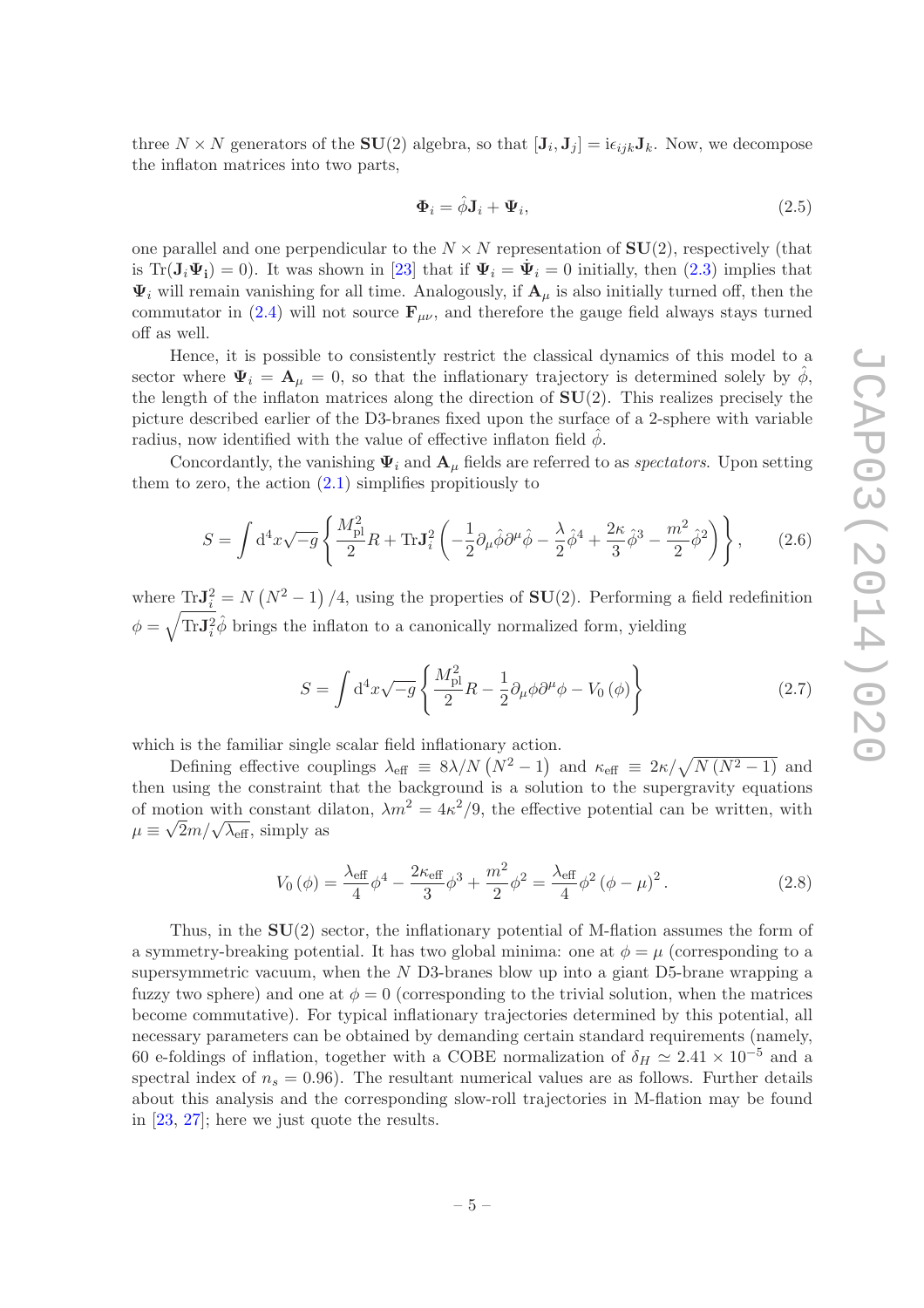(a)  $\phi_i > \mu$ . Suppose inflation starts when  $\phi_i > \mu$ . The aforementioned standard requirements imply

$$
\phi_i \simeq 43.57 M_{\rm pl}, \qquad \phi_f \simeq 27.07 M_{\rm pl}, \qquad \mu \simeq 26 M_{\rm pl}, \qquad (2.9)
$$

and

$$
\lambda_{\text{eff}} \simeq 4.91 \times 10^{-14}, \qquad m \simeq 4.07 \times 10^{-6} M_{\text{pl}}, \qquad \kappa_{\text{eff}} \simeq 9.57 \times 10^{-13} M_{\text{pl}}.
$$
\n(2.10)

Taking  $n_S \simeq 0.96$ , the tensor/scalar ratio turns out to be 0.2 which is outside the  $2\sigma$ allowed region of *Planck* in the  $n<sub>S</sub> - r$  plane. One can render this region of M-flationary phase space compatible with the data by assuming the modes start from a non-Bunch-Davies vacuum [\[17](#page-22-9)].

(b)  $\mu/2 < \phi_i < \mu$ . To fit the observational constraints we find

$$
\phi_i \simeq 23.5 M_{\rm pl}, \qquad \phi_f \simeq 35.03 M_{\rm pl}, \qquad \mu \simeq 36 M_P, \qquad (2.11)
$$

and

$$
\lambda_{\text{eff}} \simeq 7.18 \times 10^{-14}, \qquad m \simeq 6.82 \times 10^{-6} M_{\text{pl}}, \qquad \kappa_{\text{eff}} \simeq 1.94 \times 10^{-12} M_{\text{pl}}.
$$
\n(2.12)

(c)  $0 < \phi_i < \mu/2$ . In this case we obtain

$$
\phi_i \simeq 12.5 M_{\rm pl}, \qquad \phi_f \simeq 0.97 M_{\rm pl}, \qquad \mu \simeq 36 M_P, \qquad (2.13)
$$

and

$$
\lambda_{\text{eff}} \simeq 7.18 \times 10^{-14}, \qquad m \simeq 6.82 \times 10^{-6} M_{\text{pl}}, \qquad \kappa_{\text{eff}} \simeq 1.94 \times 10^{-12} M_{\text{pl}}.
$$
\n(2.14)

Due to the  $\phi \to \mu - \phi$  symmetry of the background, the curvature perturbations in regions (b) and (c) turn out to have the same spectral tilt  $n_S = 0.96$  and tensor-to-scalar ratio  $r = 0.048$ . These predictions are within the 1 $\sigma$  region of *Planck*-allowed parameter space. The two regions  $(b)$  and  $(c)$ , however, could be distinguished by their predictions for the amplitude of isocurvature perturbations at the Hubble scale [\[23](#page-22-7)], as the masses of isocurvature modes do not satisfy the symmetry  $\phi \to \mu - \phi$ , which the classical background enjoys. As we will see, in region  $(c)$  the model has an embedded preheating mechanism that leads to observable gravity waves in the high frequency region.

In this way, M-flation resolves all of the problems raised earlier vis- $\grave{a}$ -vis single scalar field inflation for several reasons. First, its effective couplings can easily be made naturally small, provided N is chosen to be sufficiently large. For example,  $N \approx 48000$  D3-branes turn out to suffice in this case for ameliorating any hierarchy problem. Second, the total amount of field displacement during M-flation has been argued [\[26\]](#page-22-13) to be less than the UV cutoff of this model, so there is no trans-Planckian problem. Finally, this approach suggests a clear physical meaning for the inflaton, namely the radius of the two-sphere on which D3-branes live.

Despite its theoretical successes, M-flation has not been up to now extensively exploited in terms of deriving observationally testable predictions that may help set it aside from rival inflationary models. This is what we turn our attention to next, in the context of preheating.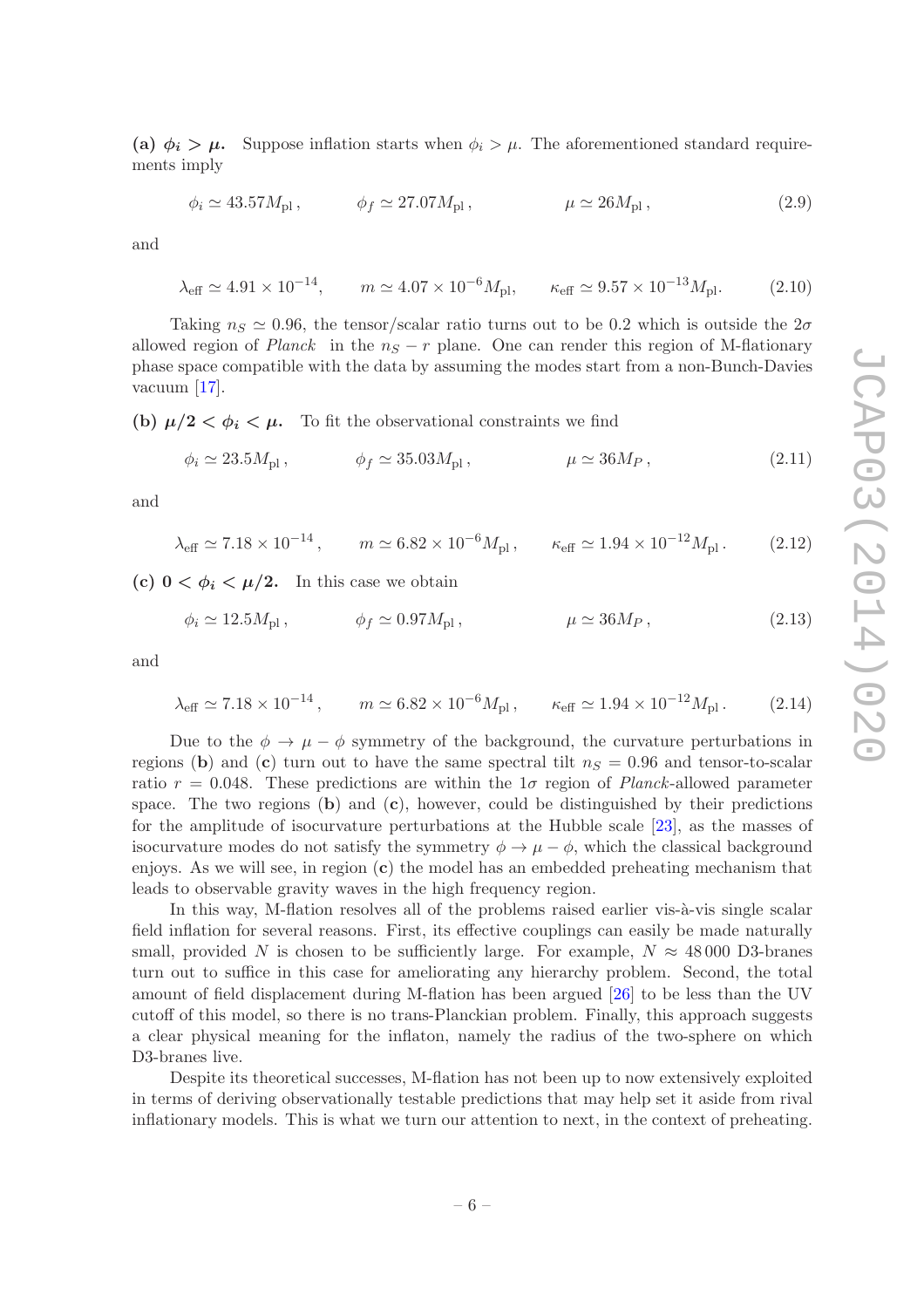#### <span id="page-8-0"></span>3 Preheating in M-flation

The preheating mechanism after inflation in typical models of inflation necessitates the introduction of one or more extra matter fields, or preheat fields, into which the inflaton presumably ought to decay [\[8,](#page-21-6) [9\]](#page-21-7). M-flation comes with this feature tacitly built-in, by way of its spectators  $\Psi_i$  and  $A_\mu$ . Although, as discussed, these are assumed to be turned off classically, they can nevertheless be excited quantum mechanically. During inflation, these quantum fluctuations can cross the horizon and can become observable as isocurvature perturbations. The amplitude of the largest modes in each inflationary region was computed in [\[23\]](#page-22-7), and shown to be generically too small to have observable effects. After inflation, however, they appear as preheat fields which can have observable effects on the GWs produced in this era.

To this end, we need to study the equations of motion and quantize their solution. We hence start with  $\hat{\Psi}_i$  and  $\hat{A}_{\mu}$  as perturbations in the action  $(2.1)$  — with the hats denoting "quantumness" — and deduce the resulting equations of motion. As usual in inflationary cosmic perturbation theory we assume these perturbations to be of the same order and both be much smaller than the background field values and hence keep only the first order terms in these perturbations in the equations of motion. In either case, these will take the expected form of Mathieu equations suitable for preheat fields. We discuss each case separately.

#### <span id="page-8-1"></span>3.1 Scalar preheat fields

Setting  $\hat{\mathbf{A}}_{\mu} = 0$  and expanding [\(2.1\)](#page-5-2) to quadratic order in  $\hat{\mathbf{\Psi}}_i$ , we get [\[26](#page-22-13)]:

$$
S_{\Psi}^{(2)} = \int \mathrm{d}^4 x \sqrt{-g} \left\{ -\frac{1}{2} \mathrm{Tr} \left( \partial_{\mu} \hat{\Psi}_i \partial^{\mu} \hat{\Psi}_i \right) - \frac{1}{2} M_{\Psi}^2 \left( \phi \right) \mathrm{Tr} \left( \hat{\Psi}_i^2 \right) \right\},\tag{3.1}
$$

where there are two solutions for the scalar spectator masses, dubbed  $\alpha$ -modes and  $\beta$ -modes respectively:

<span id="page-8-3"></span>
$$
M_{\Psi}^{2}(\phi) = \begin{cases} M_{\alpha_{j}}^{2}(\phi) = \frac{1}{2}\lambda_{\text{eff}}\phi^{2}(j+2)(j+3) - 2\kappa_{\text{eff}}\phi(j+2) + m^{2}, & 0 \leq j \leq N-2, \\ M_{\beta_{j}}^{2}(\phi) = \frac{1}{2}\lambda_{\text{eff}}\phi^{2}(j-1)(j-2) + 2\kappa_{\text{eff}}\phi(j-1) + m^{2}, & 1 \leq j \leq N, \end{cases}
$$
(3.2)

with degeneracy  $2j + 1$  for each mode. The above  $\phi$ -dependent masses, besides a bare mass, induce both types of  $\phi^2 \chi^2$  and  $\phi \chi^2$  interactions for the preheat fields  $\chi$ .

It can be easily shown that if inflation happens in the region  $(c)$ , the above masses for α- and β-modes become tachyonic for an interval during the preheating era, if  $j > j<sub>min</sub>$ . For  $\alpha$ -modes,  $j_{\text{min}} = 94$  and for  $\beta$ -modes  $j_{\text{min}} = 16$ . For these modes, we have to alleviate the problem by including the corrections up to quartic order in  $\hat{\Psi}_i$ <sup>[7](#page-8-2)</sup>. We get:

$$
S_{\Psi}^{(3)} = \int d^4x \sqrt{-g} \left\{-\mathcal{K}_{\Psi}(\phi) \operatorname{Tr} \left(\hat{\Psi}_i^3\right) \right\},
$$
  
\n
$$
S_{\Psi}^{(4)} = \int d^4x \sqrt{-g} \left\{-\Lambda_{\Psi} \operatorname{Tr} \left(\hat{\Psi}_i^4\right) \right\},
$$
\n(3.3)

<span id="page-8-2"></span><sup>&</sup>lt;sup>7</sup>The reason for inclusion of these higher order terms is to stabilize the potential for large  $\hat{\Psi}_i$ ; otherwise later simulations for the gravitational waves become unstable. We have neglected the cross-coupling that may arise from the interactions of the gauge mode and spectator mode at lower order.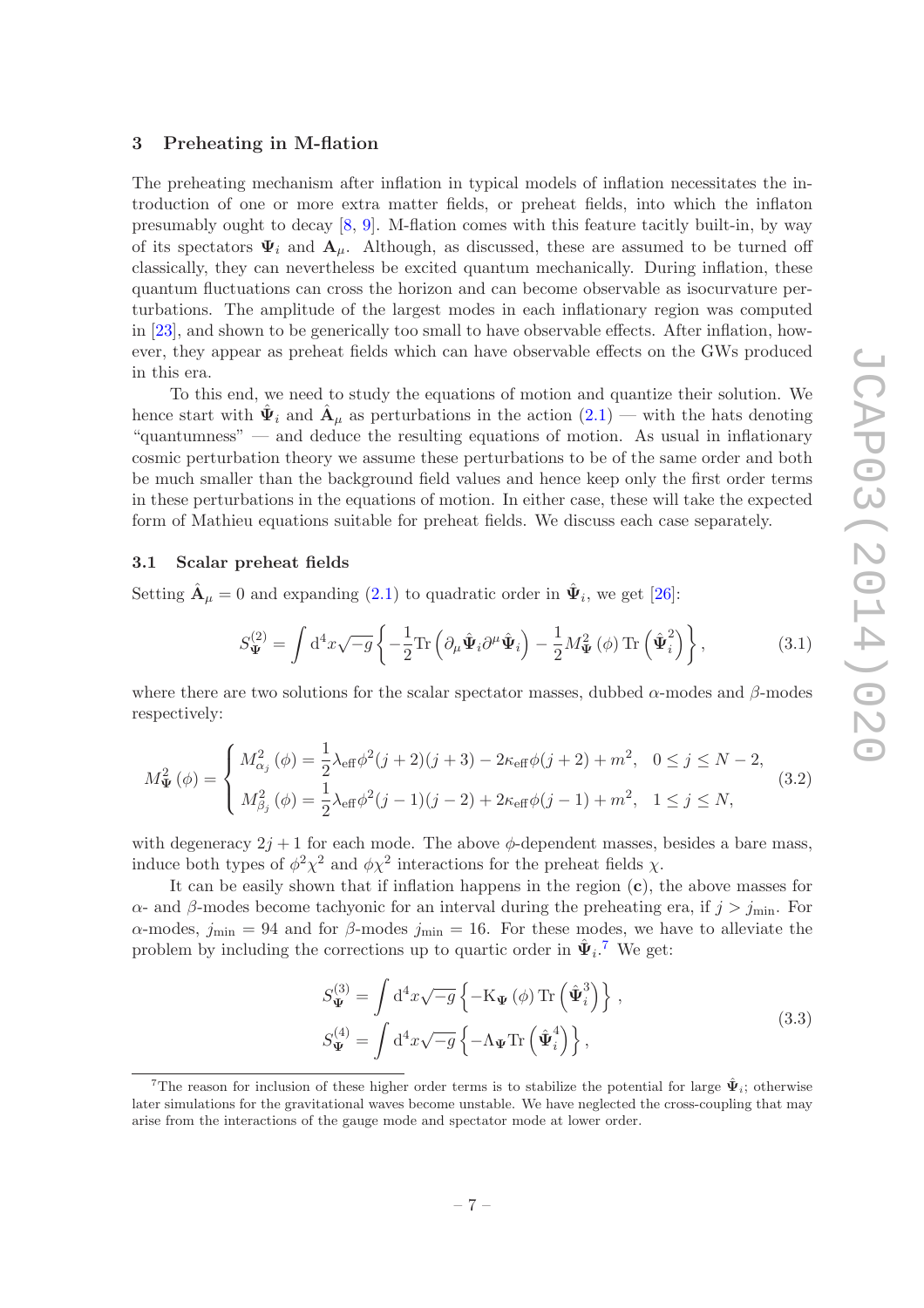with

<span id="page-9-0"></span>
$$
\mathbf{K}_{\Psi}(\phi) = \begin{cases} \mathbf{K}_{\alpha_{j-2}}(\phi) = \left[\frac{\kappa_{\text{eff}}}{6} - \frac{\lambda_{\text{eff}}}{4}j\phi\right]\sqrt{j+1} \mathbb{G}_j, & 3 \le j \le N, \\ \mathbf{K}_{\beta_{j+2}}(\phi) = \left[\frac{\kappa_{\text{eff}}}{6} + \frac{\lambda_{\text{eff}}}{4}\left(\frac{j+1}{2}\right)\phi\right]\sqrt{j} \mathbb{G}_j, & -1 \le j \le N-2, \end{cases}
$$
(3.4)

and

<span id="page-9-1"></span>
$$
\Lambda_{\Psi} = \begin{cases} \Lambda_{\alpha_{j-2}} = (j+1) & \text{U}_j, & 3 \le j \le N, \\ \Lambda_{\beta_{j+2}} = j & \text{U}_j, & -1 \le j \le N-2, \end{cases}
$$
\n(3.5)

where

$$
\mathbb{G}_{j} = 12 \, (-1)^{N+1} \sqrt{N \, (N^{2} - 1)} \sqrt{j \, (j+1)} \begin{pmatrix} j & j & j \\ -1 & 0 & 1 \end{pmatrix} \begin{Bmatrix} j & j & j \\ \frac{N-1}{2} & \frac{N-1}{2} & \frac{N-1}{2} \end{Bmatrix},
$$
\n
$$
\mathbb{U}_{j} = \frac{\lambda_{\text{eff}}}{4} N \, (N^{2} - 1) \, (j+1) \sum_{c=0}^{2j} (2c+1) \left( \frac{j}{1-1} \, 0 \right)^{2} \begin{Bmatrix} j & j & c \\ \frac{N-1}{2} & \frac{N-1}{2} & \frac{N-1}{2} \end{Bmatrix}^{2},
$$
\n
$$
(3.6)
$$

and  $(::):$  and  ${:::}$  respectively denote Wigner 3j and 6j symbols [\[30\]](#page-22-16).

We remark that the cubic couplings  $(3.4)$  are linearly dependent on the inflaton, whereas the quartic ones  $(3.5)$  are manifestly independent (i.e. they are constants for a given j). Moreover, for reasonable values of  $\phi$ , it is plain to see that

$$
\frac{K_{\Psi}}{M_{\rm pl}} \ll \Lambda_{\Psi},\tag{3.7}
$$

in virtue of the fact that the left-hand side is proportional to products of Wigner symbols, while the right-hand side is proportional to large sums of products of squares of Wigner symbols.<sup>[8](#page-9-2)</sup> Consequently, we can treat the cubic terms as negligible.  $\Lambda_{\Psi}$  in general is mode dependent, however, one can show that for large  $j$  it becomes  $j$ -independent and is

$$
\Lambda_{\Psi} \simeq 1.0069 \times 10^{11} \frac{\lambda_{\text{eff}}}{4} \,. \tag{3.8}
$$

One can therefore take the potential of any scalar  $(\alpha \text{ or } \beta)$  mode  $\hat{\chi}$  to be

$$
V(\phi, \hat{\chi}) = V_0(\phi) + \frac{1}{2} M_{\Psi}^2(\phi) \hat{\chi}^2 + \Lambda_{\Psi} \hat{\chi}^4.
$$
 (3.9)

Performing the usual Fourier decomposition

$$
\hat{\chi}(t, \mathbf{x}) = \int \frac{d^3k}{(2\pi)^{3/2}} \left[ \chi_k(t)\hat{a}_k \exp(-i\mathbf{k} \cdot \mathbf{x}) + \chi_k^*(t)\hat{a}_k^\dagger \exp(i\mathbf{k} \cdot \mathbf{x}) \right]
$$

the corresponding equation of motion can then be written as

<span id="page-9-3"></span>
$$
\ddot{\chi}_k + 3H\dot{\chi}_k + \left(\frac{k^2}{a^2} + M^2_{\Psi}(\phi)\right)\chi_k + 4\Lambda_{\Psi}\chi_k^3 = 0.
$$
\n(3.10)

As we will see, this has the familiar form of a Mathieu equation in the regime where  $\phi$  is oscillating about the vacuum (modulo the last term which, as discussed, was included to keep the potential bounded from below), and can therefore lead to parametric resonance.

<span id="page-9-2"></span><sup>&</sup>lt;sup>8</sup>This claim can be easily checked by explicitly computing the couplings' numerical values for any given j.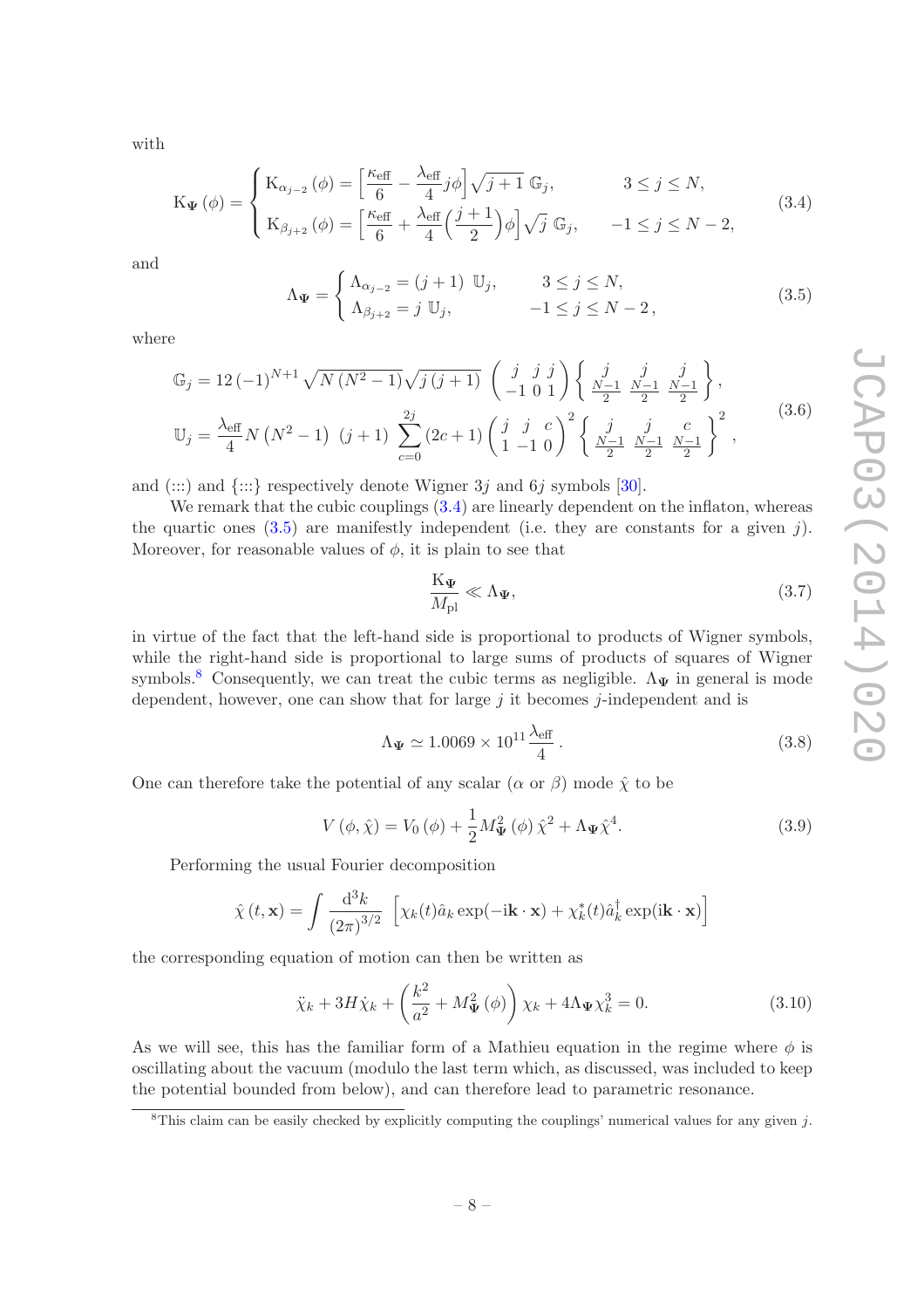### <span id="page-10-0"></span>3.2 Gauge preheat fields

The story here proceeds along similar, albeit slightly simpler lines. Setting  $\hat{\Psi}_i = 0$  and expanding [\(2.1\)](#page-5-2) to quadratic order in  $\hat{A}_{\mu}$  yields [\[26](#page-22-13)]:

$$
S_{\mathbf{A}}^{(2)} = \int d^4x \sqrt{-g} \left\{ -\text{Tr} \left( \partial_{\left[ \mu \hat{\mathbf{A}}_{\nu \right]} \partial^{\left[ \mu \hat{\mathbf{A}}_{\nu \right]} \right)} - \frac{1}{2} M_{\mathbf{A}}^2 \left( \phi \right) \text{Tr} \left( \hat{\mathbf{A}}_{\mu}^2 \right) \right\},\tag{3.11}
$$

where the mass spectrum is given by

<span id="page-10-3"></span>
$$
M_{\mathbf{A}}^{2}(\phi) = \frac{1}{4}\lambda_{\text{eff}}\phi^{2}j(j+1), \qquad 0 \le j \le N-1.
$$
 (3.12)

The degeneracy for  $j = 0$  is 2 (corresponding to massless gauge fields) while for  $j \ge 1$  is  $3(2j + 1)$ , the factor of three corresponding to the three polarizations of a four dimensional massive vector field. Unlike the scalar case, though, because [\(3.12\)](#page-10-3) only contains a  $\phi^2$  term, we need not worry about the danger of acquiring tachyonic masses and the higher order corrections will always remain small compared the leading quadratic terms.<sup>[9](#page-10-4)</sup> We can therefore safely ignore all higher-order corrections and write the equation of motion for the Fourier modes  $A_k$  of the gauge preheat fields as

<span id="page-10-5"></span>
$$
\ddot{A}_k + H\dot{A}_k + \left(\frac{k^2}{a^2} + M_\mathbf{A}^2(\phi)\right) A_k = 0.
$$
\n(3.13)

Despite the fact that the Hubble friction term appears with a different coefficient than in the scalar case [\(3.10\)](#page-9-3), we still get a Mathieu equation when the inflaton  $\phi$  oscillates around its minimum toward the end of inflation.

The next question to ask is then what the parametric resonance idiosyncratic to  $(3.10)$ and [\(3.13\)](#page-10-5) can give us. A potentially rich and predictive product thereof is GW production.

#### <span id="page-10-2"></span><span id="page-10-1"></span>4 Parametric resonance

#### 4.1 SUSY-breaking vacuum

If the initial condition is such that inflation happens in regions  $(a)$  or  $(b)$ , the inflaton will finally end up oscillating around the SUSY-breaking vacuum,  $\phi = \mu$ . It might be thought the inflaton oscillations around the vacuum,  $\phi = \mu$ , and its couplings to different preheat fields can create parametric resonance. However, it can be shown that the rest masses of  $\alpha$ and  $\beta$  modes in this region are so large that non-adiabatic particle production is suppressed. To be specific, let us focus on  $\alpha$ -modes and  $\beta$ -modes. A similar analysis and argument could be repeated for the gauge modes as well.

The mass functions for the  $\alpha$  and  $\beta$  modes can be unified in the following form

$$
M_{\Psi}^2(\phi) = \frac{1}{2}\lambda_{\text{eff}}\omega(\omega - 1)\phi^2 + 2\kappa_{\text{eff}}\phi\omega + m^2,\tag{4.1}
$$

where

$$
\omega = \begin{cases}\n-(j+2) & 1 \le j \le N-2, \\
(j-1) & 1 \le j \le N.\n\end{cases}
$$
\n(4.2)

<span id="page-10-4"></span><sup>9</sup>Note that massless gauge field states do not couple to the background effective inflaton (as the effective inflaton is a real field and massless gauge fields are in the center  $U(1)$  of the  $U(N)$  gauge symmetry. The  $U(N)$  gauge symmetry is spontaneously broken to  $U(1)$  by the background field configuration.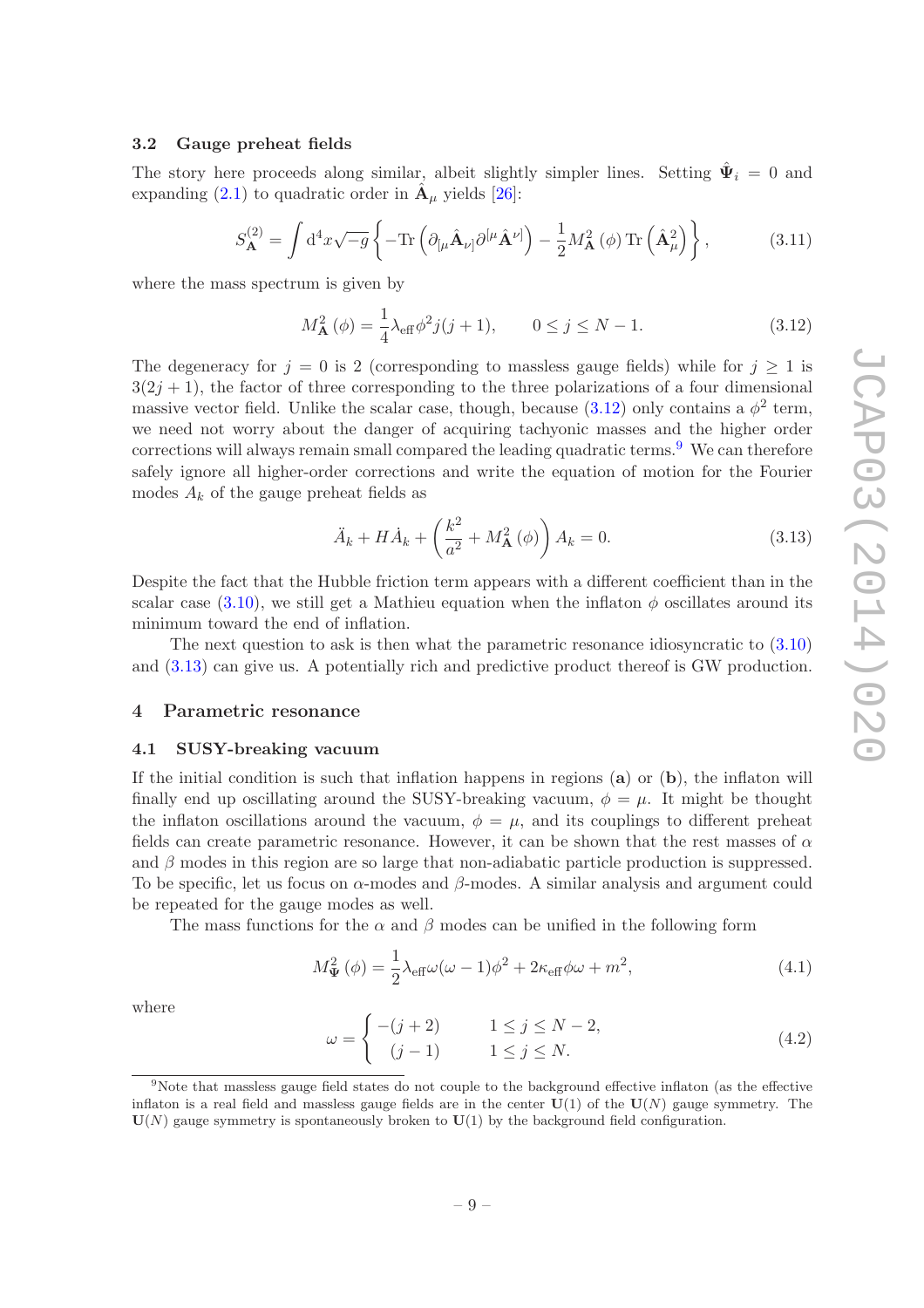Expanding the interaction term around the SUSY-breaking vacuum  $\phi = \mu$  and introducing the variable  $\varphi \equiv \phi - \mu$ , the interaction term between the inflaton and spectators looks like<sup>[10](#page-11-0)</sup>

$$
V_{\text{int}} = \frac{1}{2}g_4^2 \varphi^2 \hat{\chi}^2 + \frac{1}{2}g_3 \varphi \hat{\chi}^2 + \frac{1}{2}m_{\hat{\chi}}^2 \hat{\chi}^2, \tag{4.3}
$$

where

$$
g_4^2 = \frac{\lambda_{\text{eff}} \left(\omega^2 - \omega\right)}{2},
$$
  
\n
$$
g_3 = \frac{1}{2} \lambda_{\text{eff}} \mu \left(2\omega^2 + \omega\right),
$$
  
\n
$$
m_{\tilde{\chi}}^2 = \frac{\lambda_{\text{eff}} \mu^2}{2} (\omega + 1)^2 = m^2 (1 + \omega)^2,
$$
\n(4.4)

and  $\varphi$  varies between zero and  $\Phi = \mu - \phi_f \simeq 1 M_{\rm pl}$ . Despite the existence of interactions like  $\varphi \hat{\chi}^2$ , since the rest masses of all the  $\hat{\chi}$  fields are larger or equal to the mass of the inflaton, perturbative decay of the inflaton to none of the  $\hat{\chi}$  fields is possible.<sup>[11](#page-11-1)</sup>

Around the SUSY-breaking vacuum, the inflaton potential to a large extent resembles  $\frac{1}{2}m^2\varphi^2$ . Therefore, the inflaton has an oscillatory behavior  $\varphi(t) \approx \Phi \sin(mt)$  [\[8,](#page-21-6) [9\]](#page-21-7) around the SUSY-breaking vacuum. It can be shown that the contribution of the  $g_4^2 \phi^2 \hat{\chi}^2$  interaction is subdominant with respect to the  $g_3\phi\hat{\chi}^2$  for all  $\omega$ 's. The ratio of two interactions is

$$
R \equiv \frac{g_4^2 \varphi(t)^2 \hat{\chi}^2}{g_3 \varphi(t) \hat{\chi}^2} \approx \frac{\omega - 1}{2\omega + 1} \frac{\Phi}{\mu} \sin(mt). \tag{4.5}
$$

For all values of  $\omega > 0$  this ratio is less than one,<sup>[12](#page-11-2)</sup> since the ratio  $\Phi/\mu \lesssim 0.04$  in both the (a) and (b) regions. Thus we will drop this quartic interaction term in comparison with the cubic one in the rest of the analysis.

Let us analyze  $(3.10)$  in a non-expanding background where  $a = 1$ . Dropping the contribution of the quartic interaction, for an oscillating inflaton the approximated equation takes the form

$$
\ddot{\hat{\chi}}_k + \left(k^2 + m_{\hat{\chi}}^2 + \frac{\lambda_{\text{eff}}\mu\Phi}{2}\omega(2\omega + 1)\sin(mt)\right)\hat{\chi}_k = 0.
$$
\n(4.6)

Introducing the new variable  $z \equiv \frac{mt}{2} + \frac{\pi}{4}$  $\frac{\pi}{4}$  and  $' \equiv \frac{d}{dz}$ , the equation takes the form of a Mathieu equation [\[32](#page-23-0)]

<span id="page-11-3"></span>
$$
\hat{\chi}'' + (A_k - 2q\cos(2z))\hat{\chi} = 0,
$$
\n(4.7)

where

$$
A_k \equiv \frac{4(k^2 + m^2)}{m^2},\tag{4.8}
$$

$$
q \equiv \frac{\lambda_{\text{eff}}\mu\Phi\omega(2\omega+1)}{m^2} = \frac{2\Phi}{\mu}\omega(2\omega+1). \tag{4.9}
$$

It is known [\[33\]](#page-23-1) that equation [\(4.7\)](#page-11-3) has solutions with an exponential instability  $\hat{\chi} \propto$  $\exp\left(\mu_k^{(n)}\right)$  $\binom{n}{k}$  that represent a burst of particle production. The solutions have resonance

<sup>&</sup>lt;sup>10</sup>In the rest of the analysis we will drop the quartic  $\Lambda_{\Psi} \hat{\chi}^4$  term. As we will see in the next subsection presence of this term weakens the particle production and thus strengthens our results.

<span id="page-11-0"></span> $11$ For the same reason the tachyonic resonance of [\[31\]](#page-22-17) does not occur in our case.

<span id="page-11-2"></span><span id="page-11-1"></span> $12\omega = 0$  (the  $j = 1 \beta$  mode) does not have any interaction with the inflaton.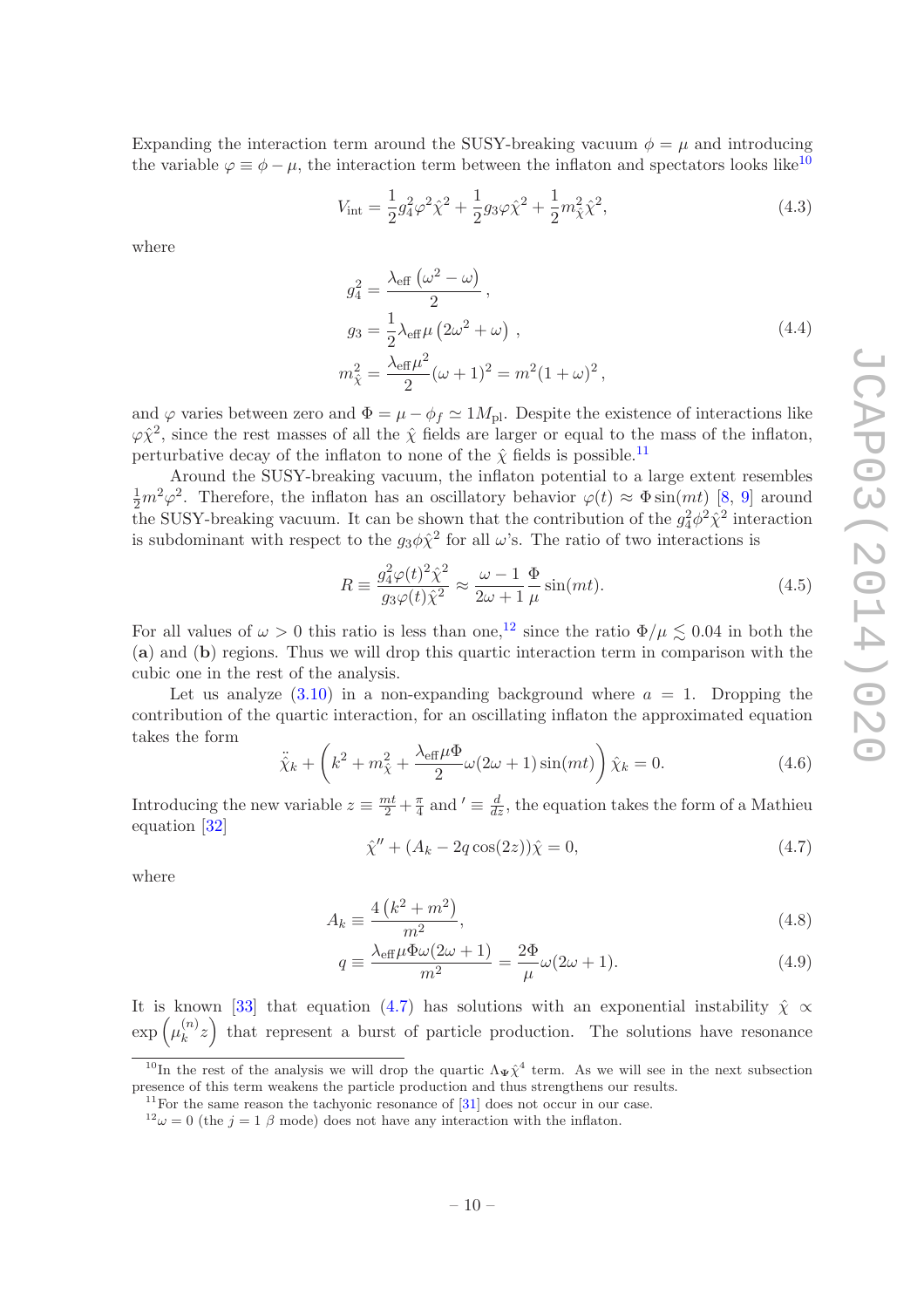bands with the width  $\Delta k^{(l)} \simeq q^l$ . If  $q \ll 1$ , what is known as narrow resonance band, the resonance occurs in bands near  $A_k \simeq l^2$ , where l is a nonzero integer. Hence the widest band is the first instability band. Imposing the condition  $q < 1$  for the inflationary region (a) where  $\mu \simeq 26$   $M_{\text{pl}}$ , only  $0 \leq \omega \leq 2$   $(1 \leq j \leq 3 \beta \text{ modes})$  lead to narrow resonance. In the region (b), where  $\mu < 36$ , besides the aforementioned modes,  $\omega = -3$  ( $j = 1$   $\alpha$  mode) can also lead to narrow resonance. The factor  $\mu_k$ , the Floquet index, for the first instability band is given by [\[8](#page-21-6), [9](#page-21-7)]

$$
\mu_k = \sqrt{\left(\frac{q}{2}\right)^2 - \left(\frac{2k}{m} - 1\right)^2},\tag{4.10}
$$

where the resonance happens for the narrow momentum k range  $1 - \frac{q}{2} \leq \frac{2k}{m} \leq 1 + \frac{q}{2}$ . It obtains its maximum at  $\mu_k = q/2$  at  $k = m/2$ .

In an expanding background the redshift of momentum  $k$  from the resonance band can prevent the resonance. As pointed out in  $[8, 9]$  $[8, 9]$ , the condition for the first band to be effective during expansion is

$$
q^2 m \gtrsim H. \tag{4.11}
$$

The inequality is not satisfied for the modes that can undergo parametric resonance in flat space-time. This is because during preheating  $H \simeq 0.1m$  [\[8,](#page-21-6) [9\]](#page-21-7) and  $\Phi^2/\mu^2 \lesssim 1.5 \times 10^{-3}$ . Thus narrow parametric resonance for these modes cannot lead to preheating.

For larger values of  $\omega$ , the resonance is broad. However, one can show that the large rest mass of these modes,  $m_{\hat{Y}} = m(\omega + 1)$ , and the smallness of the amplitude of oscillations with respect to the supersymmetry-breaking vacuum  $\mu$ , shuts off the particle production. To see this, let us note that the time-dependent frequency in the equation of motion for  $\hat{\chi}$  in an expanding background is given by

$$
\Omega = \sqrt{\frac{k^2}{a^2} + m_{\hat{\chi}}^2 + \frac{\lambda_{\text{eff}}\mu\Phi}{2}\omega(2\omega + 1)\sin(mt)}.
$$
\n(4.12)

The condition for the adiabaticity violation is that

$$
\left|\frac{\dot{\Omega}}{\Omega^2}\right| \simeq \frac{1}{2} \frac{\omega(2\omega+1)\cos(mt)}{m((\omega+1)^2 - \omega(2\omega+1)\frac{\Phi}{\mu}\sin(mt))^{3/2}} \frac{\Phi}{\mu} \gtrsim 1,
$$
\n(4.13)

a condition that cannot be satisfied for large values of  $\omega$  due to the smallness of  $\Phi/\mu$ . Similar arguments can be given for the gauge spectator modes.

Recapitulating our results, it is not possible to reheat M-flation around the SUSYbreaking minimum via any of the  $\alpha$ ,  $\beta$  or gauge spectators modes. The supersymmetric model is equipped with fermionic spectators that might contribute to this process. Nonetheless, due to Pauli exclusion, resonances cannot happen for fermionic modes and considering them will not change the above result.

#### <span id="page-12-0"></span>4.2 Supersymmetric vacuum

Unlike the supersymmetry breaking vacuum, parametric resonance around  $\phi = 0$  (supersymmetric vacuum) can be quite effective through the spectator modes. We first focus on the scalar preheat fields. The equation of motion for the perturbations  $\Psi_i$  can be decomposed into the equation of motion for the  $\alpha$  and  $\beta$  spectator modes which in Fourier space takes the form

$$
\ddot{\hat{\chi}}_k + 3H\dot{\hat{\chi}}_k + \left(\frac{k^2}{a^2} + \frac{\lambda_{\text{eff}}}{2}\phi^2\left(\omega^2 - \omega\right) + \frac{3}{2}\mu\lambda\omega\phi + m^2\right)\hat{\chi}_k + 4\Lambda_{\Psi}\hat{\chi}_k^3 = 0.
$$
 (4.14)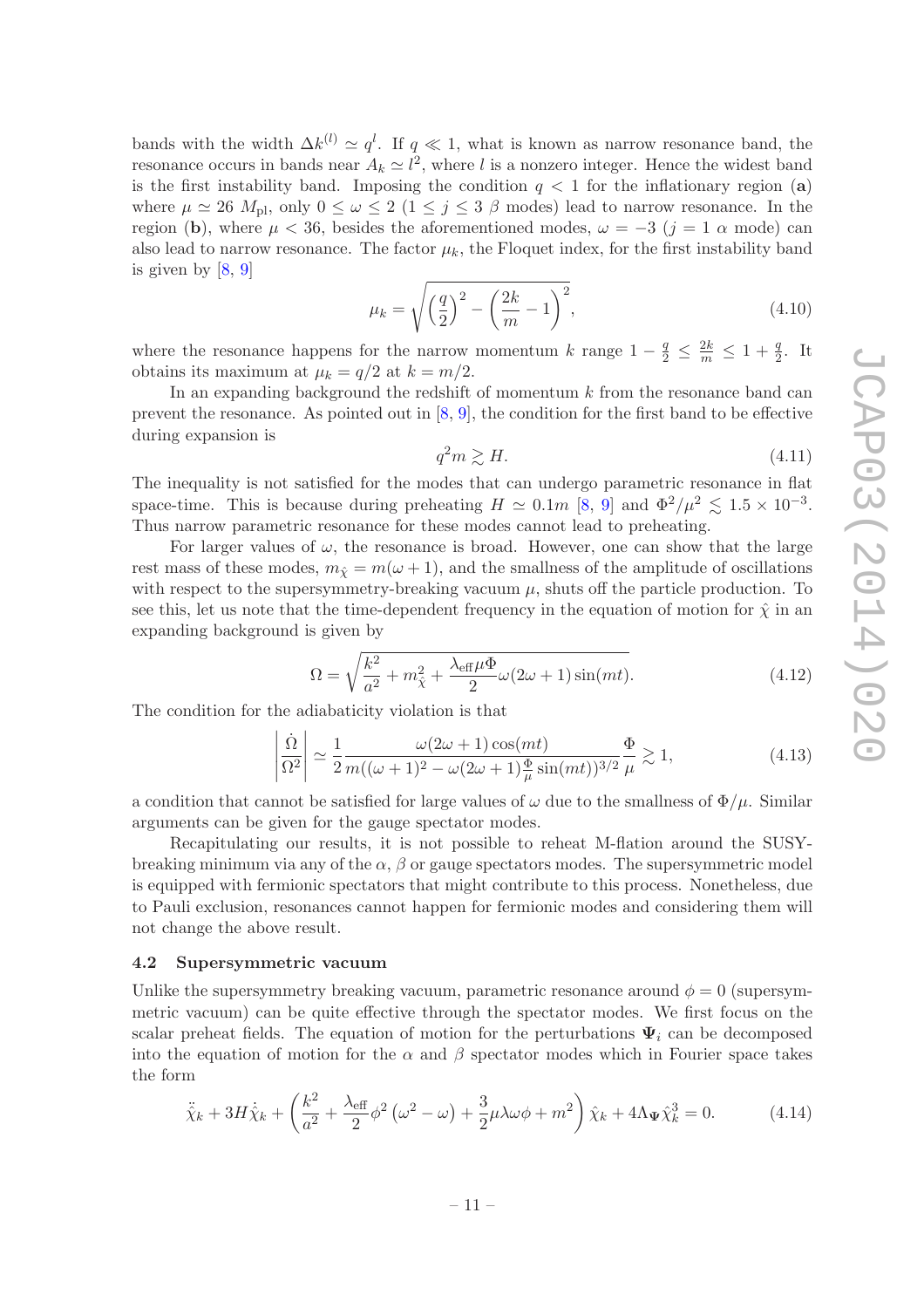The bare masses of the spectator modes are equal to the inflaton mass  $m^2$  and in principle for large values of  $\omega$ , the adiabatic condition may be broken violently. However, as we will see, self-interactions of the  $\hat{\chi}$  particles, incorporated in the last term of the equation of motion, slows down the parametric resonance.

In terms of the dimensionless time variable  $\tilde{z}$ , defined as

$$
\tilde{z} \equiv mt,\tag{4.15}
$$

the equations of motion for the inflaton and the background are

$$
\phi'' + 3\mathcal{H}\phi' + \left(\frac{2\phi^3}{\mu^2} - \frac{3\phi^2}{\mu} + \phi\right) = 0,
$$
\n(4.16)

$$
\mathcal{H}^2 = \frac{1}{3M_{\rm pl}^2} \left[ \frac{1}{2} \phi'^2 + \frac{1}{2} \phi^2 \left( \frac{\phi}{\mu} - 1 \right)^2 \right],\tag{4.17}
$$

where

$$
\mathcal{H} \equiv \frac{a'}{a}.\tag{4.18}
$$

The equation of motion for the Fourier mode,  $\mathcal{X}_k \equiv a^{3/2} \hat{\chi}_k$ , is

<span id="page-13-0"></span>
$$
\mathcal{X}_k'' + \Omega_k^2 \mathcal{X}_k + \frac{4\Lambda_{\Psi}}{a^3 m^2} \mathcal{X}_k^3 = 0, \tag{4.19}
$$

where

<span id="page-13-1"></span>
$$
\Omega_k^2 \equiv \frac{k^2}{m^2 a^2} + \frac{\phi^2}{\mu^2} \left(\omega^2 - \omega\right) + \frac{3\phi}{\mu} \omega + 1 - \frac{3}{4} \mathcal{H}^2 - \frac{3}{2} \frac{a''}{a}.
$$
 (4.20)

Eq. [\(4.19\)](#page-13-0) can be solved imposing the Bunch-Davies vacuum on the mode  $\mathcal{X}_k$ 

$$
\mathcal{X}_k \to \frac{e^{-i\frac{\Omega_k t'}{m}}}{\sqrt{2\Omega_k}}\tag{4.21}
$$

at the beginning of preheating. The number density for the produced particles is [\[8,](#page-21-6) [9\]](#page-21-7)

$$
n_k^{\mathcal{X}} = \frac{\Omega_k}{2} \left( m^2 \frac{|\mathcal{X}_k'|^2}{\Omega_k^2} + |\mathcal{X}_k|^2 \right) - \frac{1}{2}.
$$
 (4.22)

To demonstrate the contribution of the cubic term to the comoving number density, we have numerically solved the equations for perturbation in the presence and absence of the cubic contribution to the equations of motion [\(4.19\)](#page-13-0) for  $k = 0$  for the largest j β-mode. As can be seen in the L.H.S. graph of figure [1,](#page-14-1) in the absence of the cubic term, the number density of the produced particles exhibits stochastic resonance behavior [\[8](#page-21-6), [9\]](#page-21-7), i.e. it typically increases at some specific moments but it may decrease as well. In between these instants, the number density remains approximately constant (sharp oscillations on the plateaus are only numerical artifacts). The interval between the kicks in  $n_k$  is roughly about  $\pi$ , which is the small interval in which the mode becomes massless and tachyonic. However, once the cubic term (from the quartic self-coupling term) is added to the equation of motion [\(4.19\)](#page-13-0),  $n_k$  ceases to exhibit resonance behaviour initially, its value being highly suppressed. This continues until the cubic term in the equation of motion of the scalar spectator redshifts and the mode revert to resonance behaviour.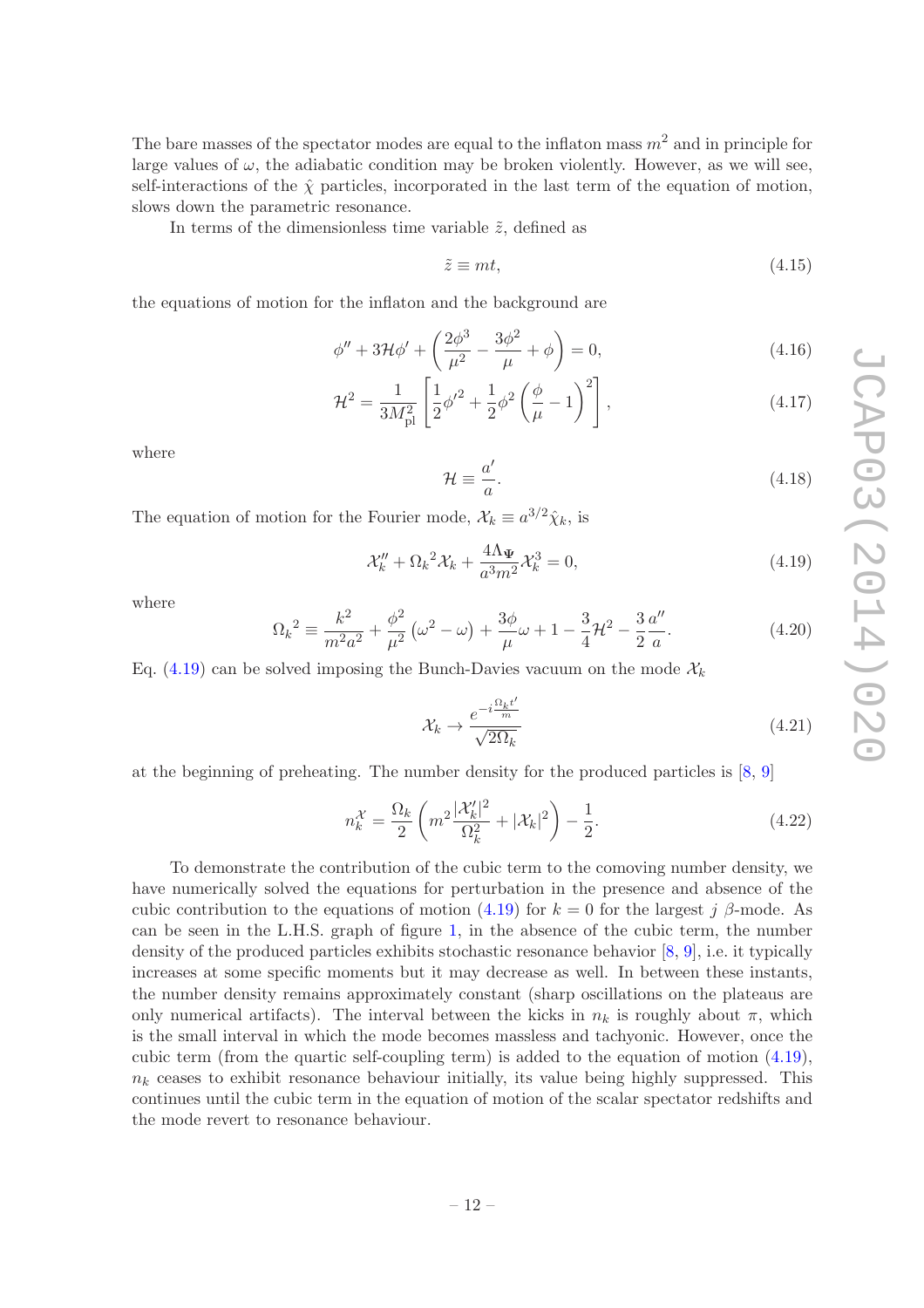

<span id="page-14-1"></span>**Figure 1.** Left graph shows how the comoving number density of the  $\hat{\chi}$  particles,  $n_k^{\chi}$  evolves as a function of  $\tilde{z}$  for  $k = 0$ , in the absence of the quartic self-coupling term, which explicitly exhibits the stochastic resonance behavior. The right figure shows the same when the quartic coupling term is added to the Lagrangian of the  $\hat{\gamma}$  field. As can be seen, the self-coupling term slows down the resonance.

For the gauge mode the equation of motion is given by [\(3.13\)](#page-10-5). Introducing the new variable

$$
\mathcal{A}_k = a^{1/2} A_k,\tag{4.23}
$$

the equation takes the following form

<span id="page-14-2"></span>
$$
\mathcal{A}_k'' + \tilde{\Omega}_k^2 \mathcal{A}_k = 0,\tag{4.24}
$$

where

<span id="page-14-4"></span>
$$
\tilde{\Omega}_k^2 \equiv \frac{k^2}{m^2 a^2} + \frac{\phi^2}{2\mu^2} \left(j^2 + j\right) + \frac{1}{4} \mathcal{H}^2 + 1 - \frac{a''}{2a}.\tag{4.25}
$$

Again [\(4.24\)](#page-14-2) can be solved numerically imposing the Bunch-Davies vacuum in infinite past for the  $A_k$ .

We have numerically solved  $(4.24)$  $(4.24)$  $(4.24)$  for  $k = 0$ . As it can be seen in figure 2 the gauge mode number density of produced particles, which is given by [\[8,](#page-21-6) [9\]](#page-21-7)

$$
n_k^{\mathcal{A}} = \frac{1}{a^2} \left[ \frac{\tilde{\Omega}_k}{2} \left( m^2 \frac{|\mathcal{A}_k'|^2}{\tilde{\Omega}_k^2} + |\mathcal{A}_k|^2 \right) - \frac{1}{2} \right],\tag{4.26}
$$

also demonstrates stochastic resonance behaviour. Note that the  $1/a^2$  factor in  $n_k^{\mathcal{A}}$  will in principle cause the gauge mode particles to dilute. The comoving number density of the particles overall increases more slowly due to the expansion of the universe. The production of gauge modes happens in brane-antibrane inflation too [\[14\]](#page-22-18).

#### <span id="page-14-0"></span>5 Gravity Waves from preheating around the SUSY vacuum

Effective preheating can lead to explosive particle creation and, consequently, the production of stochastic Gravitational Waves (GWs) [\[15,](#page-22-1) [16\]](#page-22-2). The latter arise from the tensor modes  $h_{ij}$ of perturbations to the FRW metric, and are linked to the former via the perturbed Einstein equations,

<span id="page-14-3"></span>
$$
\ddot{h}_{ij} + 3H\dot{h}_{ij} - \left[\frac{\nabla^2}{a} + 2\left(H^2 + 2\frac{\ddot{a}}{a}\right)\right]h_{ij} = \frac{16\pi G}{a^2} \delta S_{ij}^{\text{TT}},\tag{5.1}
$$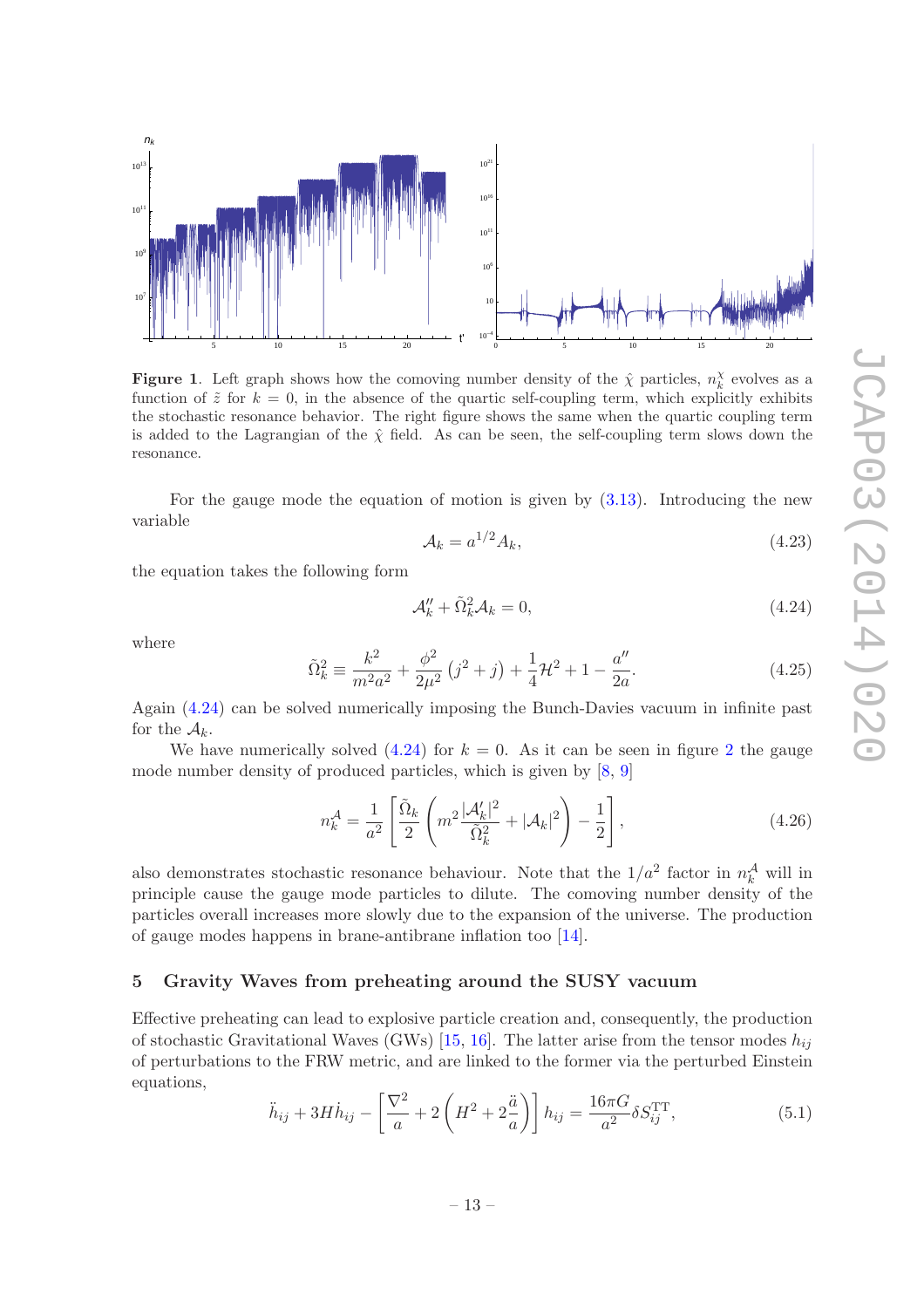

<span id="page-15-0"></span>**Figure 2.**  $n_k^{\mathcal{A}}$  vs.  $\tilde{z}$ . Despite the decrease in the number density of the produced gauge particle, the number density exhibits a stochastic resonance behavior.

where  $\delta S_{ij}^{\text{TT}}$  is the transverse-traceless part of the stress tensor perturbation  $\delta S_{ij} = \delta T_{ij} - \frac{1}{2} \delta_{ij} \delta T_{ik}$  which depends by construction on the number density and energy of the preheat  $\frac{1}{3}\delta_{ij}\delta T_{k}^{k}$  which depends by construction on the number density and energy of the preheat fields. This stress-tensor perturbations are receiving contribution from the particles produced during the preheating era discussed in the previous section, which in turn source the gravity waves through  $(5.1)$ .

Recalling that the Landau-Lifshitz pseudotensor [\[34](#page-23-2)] associated with gravitational radiation is  $T_{\mu\nu} = \langle h_{ij,\mu} h^{ij}{}_{,\nu} \rangle / 32\pi G$ , we can write the ratio between the spectral energy density thereof and the present-day total energy density as

<span id="page-15-1"></span>
$$
\Omega_{\rm gw}\left(f\right) = \frac{1}{\rho_c} \frac{d}{d \ln f} T_{00} = \frac{1}{\rho_c} \frac{d}{d \ln f} \sum_{i,j} \frac{1}{32\pi G} \left\langle h_{ij,0}^2 \right\rangle,\tag{5.2}
$$

where  $f$  denotes the GW frequency. Using this, it is in principle possible to compute the power spectrum,  $\Omega_{\rm gw}h^2$ .

Of course, the dynamics involved are highly nonlinear and far too complicated to render this task analytically tractable; instead, we resort to numerics. Thus, to determine the power spectrum of GW generated during preheating after inflation by the various scalar and gauge modes described in the previous section, we employ the lattice simulator HLattice 2.0 [\[28](#page-22-15)].

HLattice is generically designed to solve equations of motion via a numerical scheme known as symplectic integration, which is typically very stable and often used for long-term many-body simulations in astronomy and particle physics. The basic idea of how it works is as follows (for a detailed overview, the reader is referred to [\[28](#page-22-15)]).Spatial coordinates are discretized on a three-dimensional lattice — in our cases, with 64 grid points along each edge — and time evolution is achieved by considering the Hamiltonian  $\mathcal H$  of the system which, in lieu of a spatial integral, can be written as a sum over all of the lattice points. Then, any arbitrary function  $F$  evolves via

$$
\frac{\mathrm{d}F}{\mathrm{d}t} = \{F, \mathcal{H}\} \equiv \hat{\mathbf{H}}F,
$$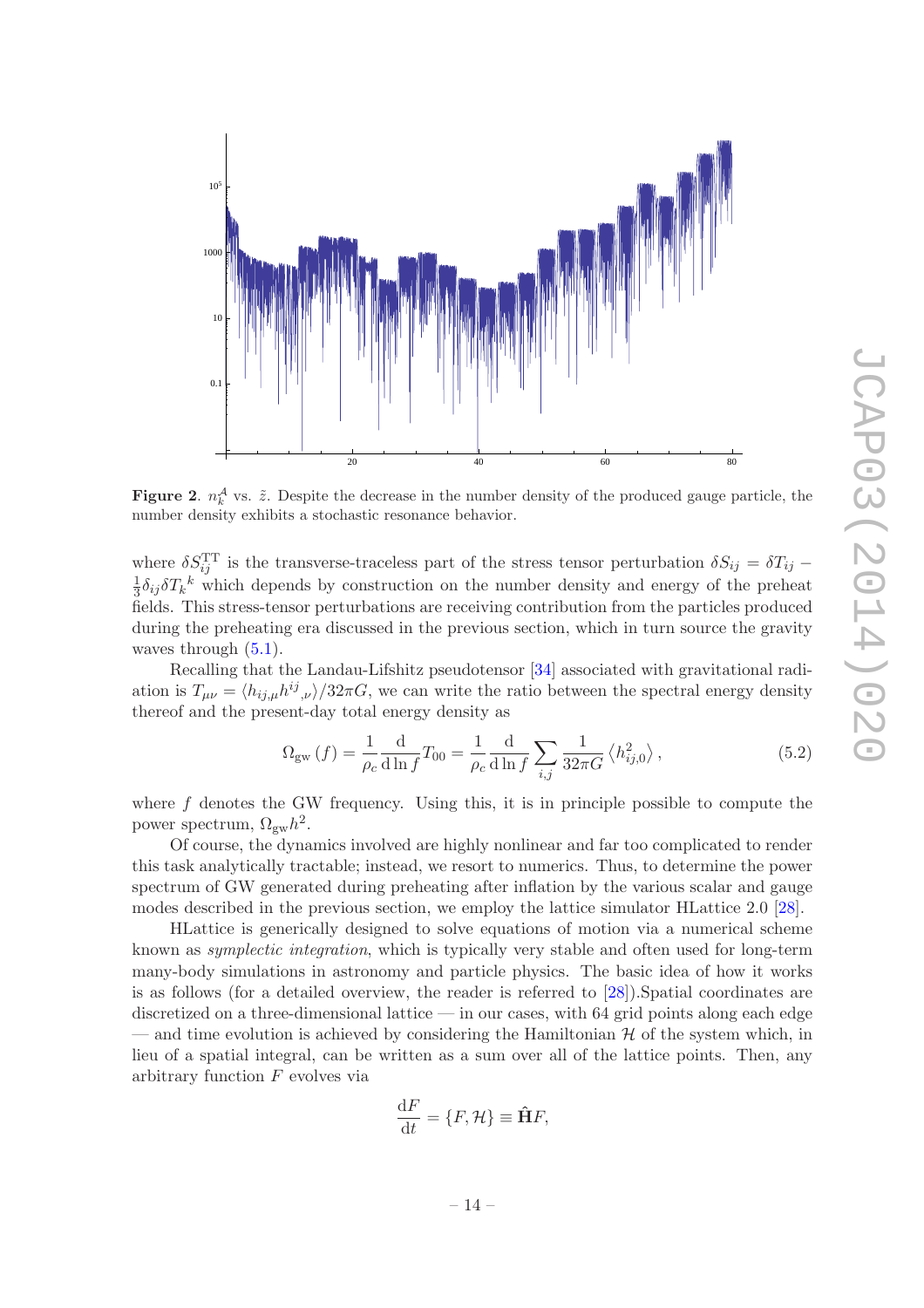

<span id="page-16-1"></span>Figure 3. GW amplitude as a function of frequency due to the highest-j scalar modes, both  $\alpha$  (solid) and  $\beta$  (dashed), for a range of scale factors from  $a = 1$  (beginning of preheating) to  $a = 14$ .

where  $\{\cdot,\cdot\}$  is the Poisson bracket and  $\hat{H}$  is the corresponding functional operator. The solution is thus

$$
F(t + dt) = e^{\hat{\mathbf{H}}dt}F(t).
$$

An *n*-th order symplectic integrator is constructed by factorizing  $\exp(\hat{H}dt)$  into a product of exponentials of the constituent (kinetic and potential) terms of the Hamiltonian up to  $\mathcal{O}(dt^{n+1})$ . While HLattice 2.0 is in principle able to implement this up to sixth order (using a fourth order Runge-Kutta subintegrator, with a time step much smaller than  $dt$ , to solve the resulting equations of motion), we simply used its second order symplectic integrator in obtaining all of the results that follow, for the sake of keeping computational times manageable.

## <span id="page-16-0"></span>5.1 GW from scalar modes

The power spectra of GW due to the most massive — i.e. highest  $j$  — scalar modes (both α and β) are shown in figure [3.](#page-16-1) The scale factor is normalized to  $a = 1$  at the end of inflation/beginning of preheating, and we carry out the computation up to  $a = 14$ , when the spectrum becomes UV dominated. Indeed, after preheating, field energies typically cascade towards the UV,<sup>[13](#page-16-2)</sup> and in HLattice this renders all further (higher a) computations nonphysical because of the finite resolution of the simulator as well as its lacking treatment of quantum effects at very high wavenumbers [\[36](#page-23-3)]. To illustrate this, we plot the kinetic energy

<span id="page-16-2"></span><sup>&</sup>lt;sup>13</sup>Note that all simulations start out (small  $a$ ) "UV dominated" and have larger energies at larger wave lengths. However, they do not remain so. However there is a later time (larger  $a$ ) which become UV dominated again.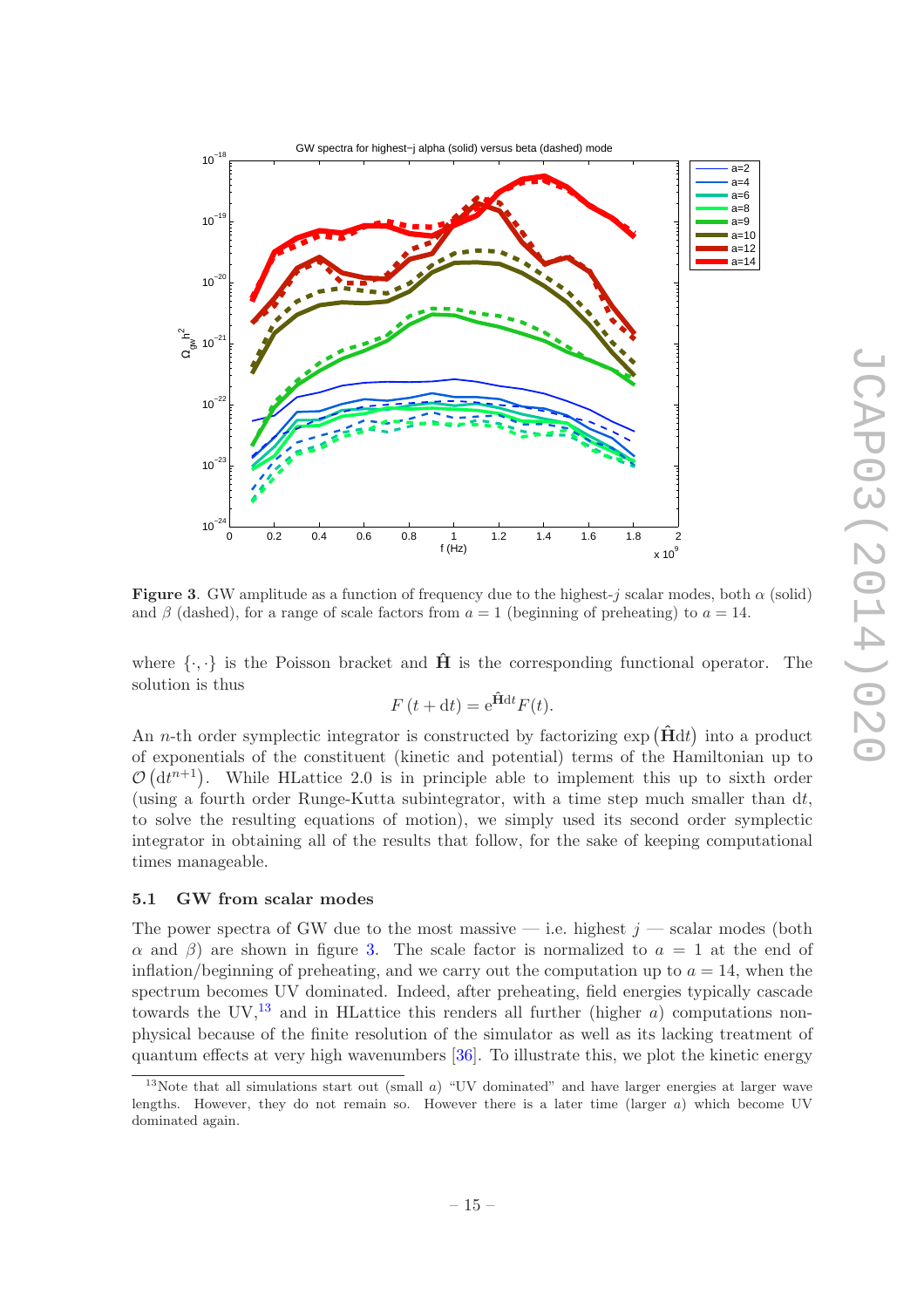

<span id="page-17-1"></span>**Figure 4.** Kinetic spectrum of the highest  $j \alpha$  mode (in units of the background energy density) vs. the wavenumber in units of  $\frac{\pi}{H}$ . That is, the plot shows,  $\frac{k^3}{4\pi^3}$  $\frac{k^3}{4\pi^2} \left[\frac{k^2}{a^2}|\chi_k|^2\right] / (\rho_{\text{background}}) \text{ vs } \frac{kH}{\pi}.$ 

spectrum of the highest j  $\alpha$  mode in figure [4](#page-17-1) and observe that it starts to be dominated at the UV end for  $a \geq 14$ .

We remark that, as is seen in figure [3,](#page-16-1) the two  $\alpha$  and  $\beta$  types of scalar preheat fields produce very similar GW spectra, as may well be expected from inspecting their masses [\(3.2\)](#page-8-3) and quartic couplings [\(3.5\)](#page-9-1): for large j, both  $\alpha$  and  $\beta$  type preheat fields have an approximate mass of

$$
M_{\Psi}^2(\phi) \approx \frac{1}{2} \lambda_{\text{eff}} \phi^2 j^2,\tag{5.3}
$$

and quartic coupling of

$$
\Lambda_{\Psi} \approx j^2 \left[ \frac{\lambda_{\text{eff}}}{4} N \left( N^2 - 1 \right) \right] \sum_{c=0}^{2j} \left( 2c + 1 \right) \left( \begin{array}{ccc} j & j & c \\ 1 & -1 & 0 \end{array} \right)^2 \left\{ \begin{array}{ccc} j & j & c \\ \frac{N-1}{2} & \frac{N-1}{2} & \frac{N-1}{2} \end{array} \right\}^2. \tag{5.4}
$$

In producing these graphs we have assumed that  $N = 48000$ . We have also taken the largest j  $\alpha$  and  $\beta$  modes individually, i.e. j = 48000 single  $\beta$  and  $\alpha$  mode.

#### <span id="page-17-0"></span>5.2 GW from gauge modes

The GW power spectrum due to the most massive gauge mode, up to  $a = 7$ , before the UV domination kicks in, is shown in figure [5.](#page-18-1) Again we have focused on the largest  $j$  gauge mode,  $j = 47999$ . As in the scalar mode case, the amplitude grows with increasing scale factor under the clear effect of parametric resonance. However the growth is much faster: amplitudes become as large as  $10^{-11}$  by  $a = 7$ , at which point the computations become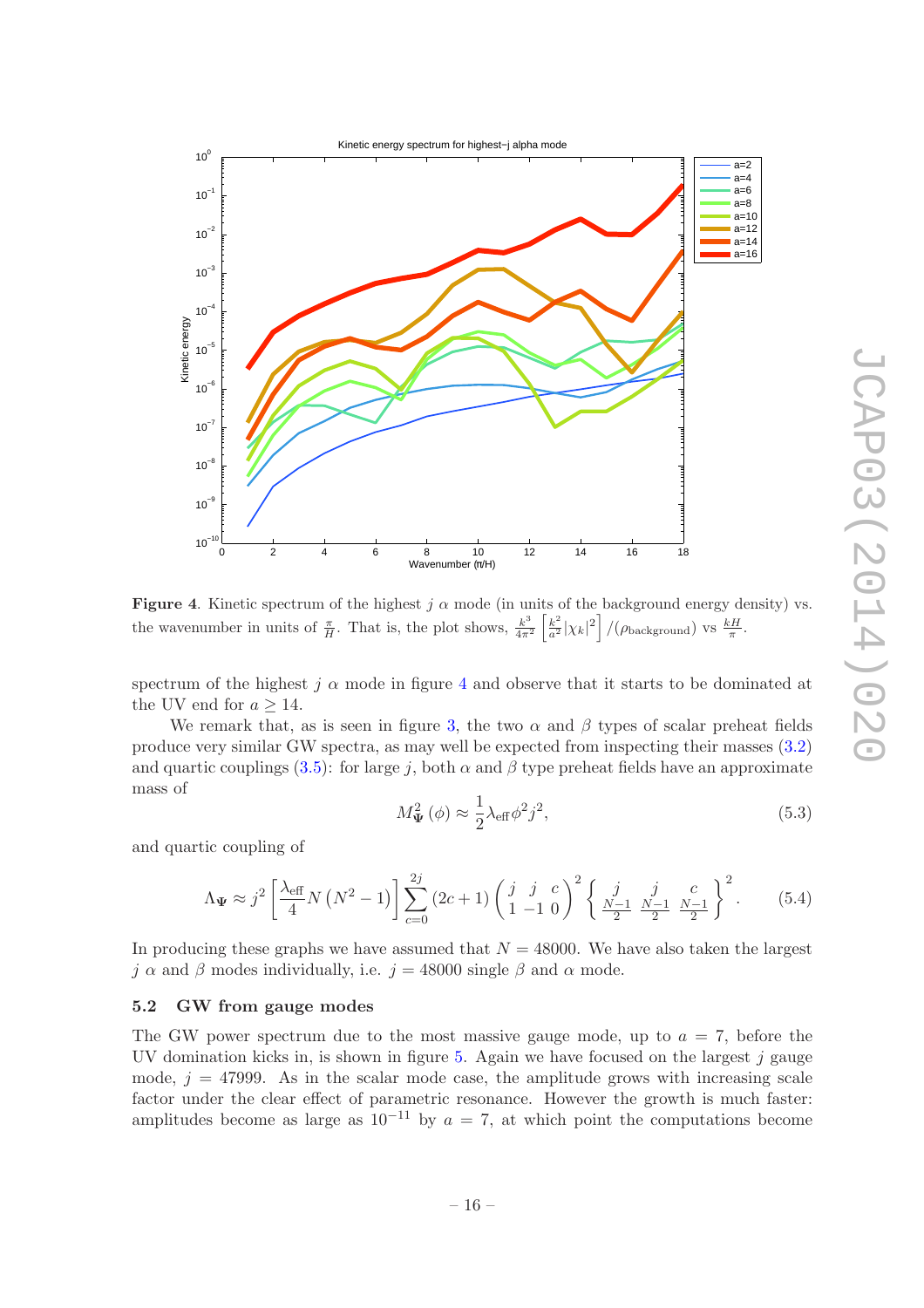

<span id="page-18-1"></span>**Figure 5.** GW amplitude as a function of frequency due to the highest-j gauge mode, for a range of scale factors from  $a = 1$  (beginning of preheating) to  $a = 7$ .

UV dominated. The difference between gauge and scalar modes is essentially coming from the difference in their corresponding equations, and in particular the difference between  $\Omega_k$  [\(4.20\)](#page-13-1) and  $\tilde{\Omega}_k$  [\(4.25\)](#page-14-4). The delay in the enhancement of GW spectrum from scalar modes could be traced back to the fact that the presence of cubic coupling term in their equations of motion generically slows down the resonance. To compare the contributions to the total GW spectrum from the scalar and gauge modes, they are plotted together in figure [6.](#page-19-0) The spectrum from a single gauge mode is also flatter in comparison with its scalar counterpart, but still a double hump feature of the gravity profile from preheating can be distinguished.

Thus, we see that the spectrum of GW produced by preheating following M-flation is dominated by the gauge preheat fields, which give rise to GW amplitudes more than 10 orders of magnitude greater (at a=7) than those due to (either type of) their scalar counterpart.

#### <span id="page-18-0"></span>5.3 GW from several gauge modes

As noted above the spectrum of GWs from the gauge modes dominate the scalar modes by 10 orders of magnitude. This suggests that if all three modes are run together as the preheat fields, the gauge modes are more effective in the production of GWs. However this was done for a single scalar or gauge mode and at large j there are  $\sim 2j$  (for scalars) and  $\sim 6j$  (for vectors) such modes for a given j. In principle one should consider the effects of all the degenerate modes. It may seem from  $(5.1)$  and  $(5.2)$  that the GW power spectrum should grow like  $j^2 \sim N^2$ . However, given the highly nonlinear character of these equations this expectation can only hold for a very short time in the very low frequency region where the nonlinear effects are negligible. The larger the degeneracy, the earlier the UV domination, and hence modes have a shorter growth time. This is compatible with the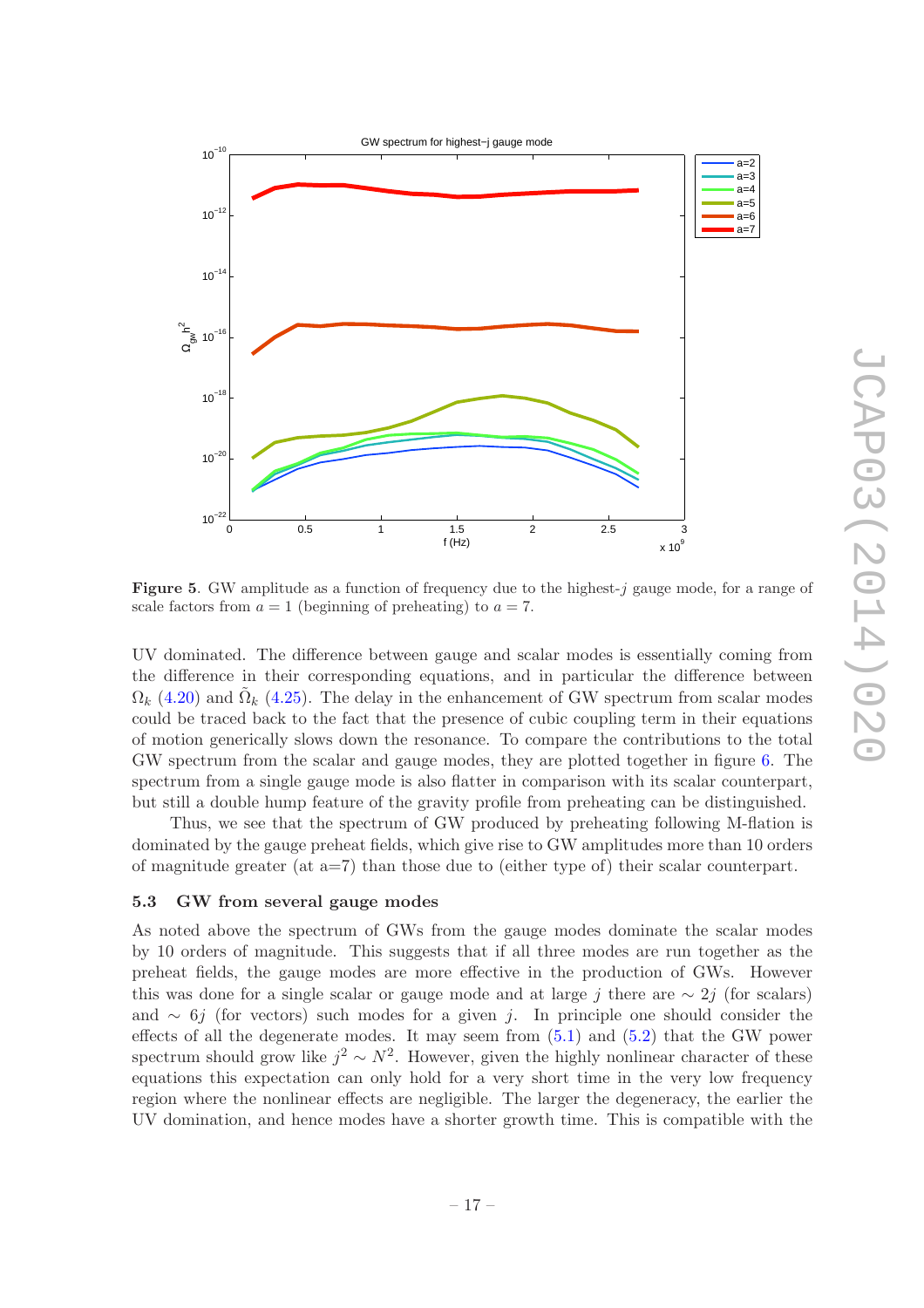

<span id="page-19-0"></span>**Figure 6.** GW amplitude as a function of frequency due to the highest-j modes, both scalar ( $\alpha$  in solid and  $\beta$  in dashed) and gauge (dashed-dotted), at scale factor  $a = 7$ .

analysis of [\[35\]](#page-23-4). However one should note that in the study of [\[35](#page-23-4)] the preheat modes are scalar fields, whereas the ones in our simulations are gauge modes, i.e. they appear with the friction term proportional to  $H$ , instead of  $3H$  in the equations of motion.

Given the fact that for large j gauge modes have a  $6j$  degeneracy, to check the effects of degeneracies in our setup we should simulate the effect of  $3 \times 95999 = 287997$  gauge mode as preheat fields. This number is quite huge and cannot be handled without substantial computational resources. To get an idea of the effects of degeneracy, we tried three and six gauge modes.[14](#page-19-1)

To explore the degeneracy effects more clearly we have shown the spectrum of GWs from one, three and six largest j gauge modes in the same plot, figure [7.](#page-20-1) Although these data are not enough for making precise deductions, they still exhibit the following features:

• Time dependence. At the beginning of preheating, low a up to  $a = 3$ , the amplitude of the GW spectrum resulting from the three and six gauge preheat modes, is larger than that of the single mode. As pointed out in [\[35\]](#page-23-4), this is the stage the inflaton is coherently oscillating around its minimum and non-linear effects have not yet kicked in. However, as the inhomogeneities of the inflaton grow, gravitational radiation is counteracted by the backreaction and the model with multiple preheat fields stops being efficient; nonlinear effects suppress the degeneracy effects and we see no large degeneracy effect. Moreover, UV domination happens earlier (at lower a) for larger degeneracy such that the amplitude of GWs is almost degeneracy independent.

<span id="page-19-1"></span> $14$ We should note that the simulation of a single mode with highest j-number up to the onset of UV domination took a week to perform on the Sharcnet cluster of the University of Waterloo. In comparison with previous studies on gravitational wave production from preheating, this is due to the large value of coupling of the inflaton to the preheat field which is of order  $\lambda_{\text{eff}} N^2 \sim 1.6 \times 10^{-4}$ .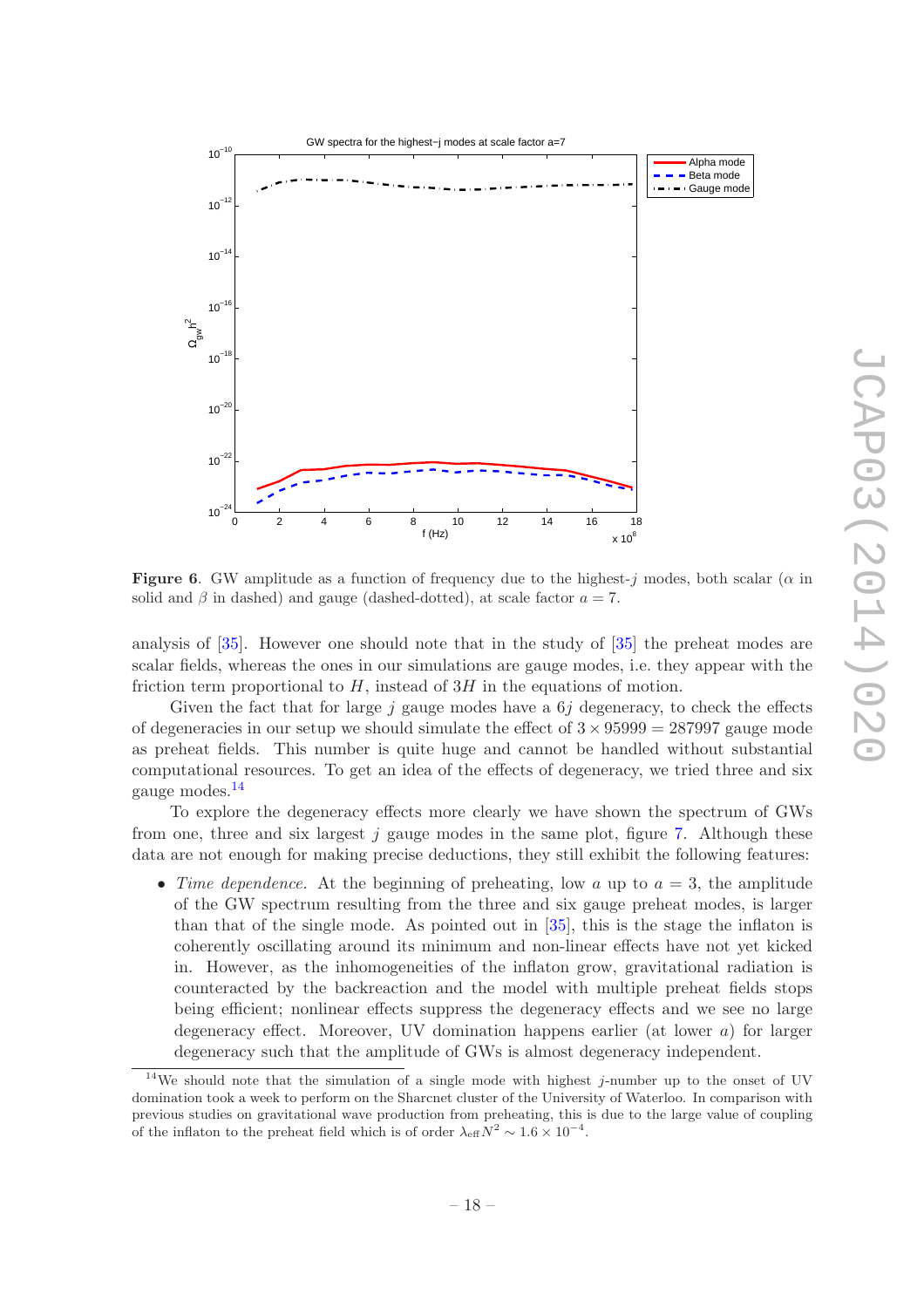

<span id="page-20-1"></span>**Figure 7.** Gravitational wave profile from one, three and six highest j gauge modes until their corresponding onset of UV domination. The larger the numbers of preheat fields, the earlier the the onset of UV domination.The spectrum generated from three and six gauge modes become steeper at the high frequency tail in comparison with that of the single mode.

• Frequency dependence. Besides the amplitude of the produced GWs, frequency is the distinctive observational feature in our model. Our current data with six gauge preheat modes already shows that the GWs of our model are in the 1−3 GHz band and they are almost flat with amplitudes around  $10^{-16}$ . Revealing the exact amplitude of the GW spectrum and its finer features in this range needs an analysis with a larger number of modes.

# <span id="page-20-0"></span>6 Concluding remarks

In this work we extended the analysis of [\[21](#page-22-5), [23](#page-22-7), [27](#page-22-14)] on the M-flation model. As discussed, M-flation helps with the resolution of many of the principal theoretical difficulties endemic to standard scalar field inflationary models. Moreover, M-flation is also able to furnish concrete observational predictions courtesy of its built-in preheating mechanism around the  $\phi = 0$  vacuum. In search for possible, beyond CMB, observational signatures of M-flation we have analyzed the power spectra of gravitational waves produced in this model due to the different types of its preheat fields. We have found that the gauge preheat fields contribute overwhelmingly to this process as compared to their scalar counterparts, producing a large amplitude spectrum in the few GHz band with an amplitude of order  $10^{-16}$ . It is hoped that such a spectrum could be observed by ultra-high frequency GW detectors that may be able to probe the GHz band, such as the Birmingham HFGW resonant antenna [\[37](#page-23-5)[–39\]](#page-23-6) or the one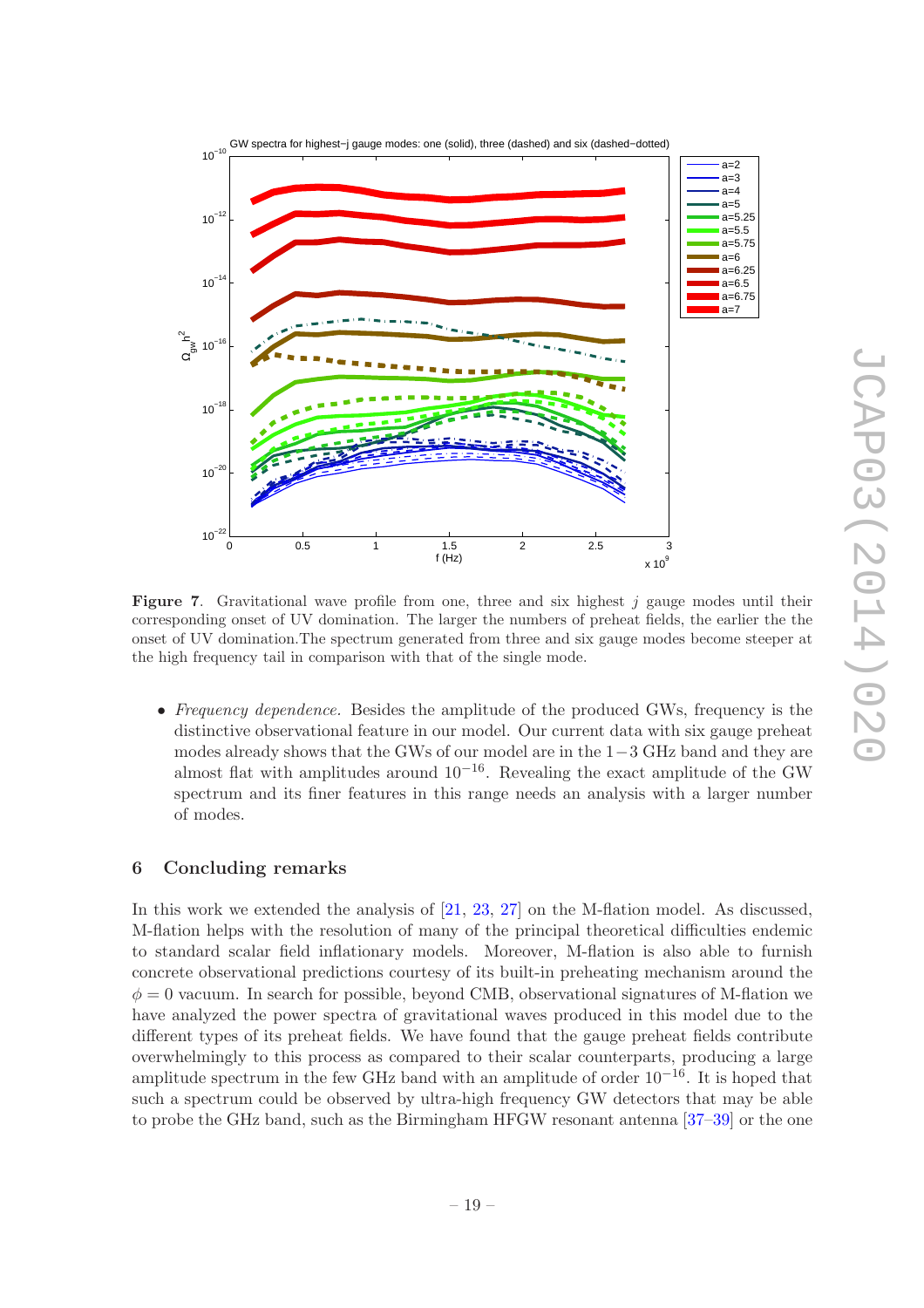at Chongqin University [\[40](#page-23-7), [41](#page-23-8)]. The Birmingham detector works based on the detection of the rotation of the polarization vector of an electromagnetic wave induced by the interaction between a gravitational wave and the polarization vector of the electromagnetic wave. The sensitive frequency range is at  $10^8$  HZ. The Chongqing detector exploits the electromagnetic interaction of a Gaussian beam propagating through a static magnetic field. These detectors work based on different principles from the phase measurement with the laser interferometry developed in the ground-based large-scale interferometers around few hundred Hz.

One should note that the GW spectrum we discussed in this paper is in the high frequency range, and is in addition to the spectrum of gravity waves (tensor modes) that the model produces at the CMB scales, with the tensor-to-scalar ratio  $r \simeq 0.048$  [\[23](#page-22-7)]. In addition the lightest spectator mode in this inflationary region will create a substantial amplitude of isocurvature perturbations with amplitude  $P_{\rm S}/P_{\rm R} \simeq 5 \times 10^{-3}$  which has a degeneracy of three  $[23]$ .<sup>[15](#page-21-9)</sup> These features could be used to distinguish M-flation in this region from other inflationary models.

# Acknowledgments

We are greatly indebted to Z. Huang for his extensive help and advice in our implementation of the HLattice 2.0 code used here. This work was supported in part by the Natural Sciences and Engineering Research Council of Canada. M.O. acknowledges additional support from the University of Waterloo Department of Physics and Faculty of Mathematics. A.A. is supported by the Lancaster-Manchester-Sheffield Consortium for Fundamental Physics under STFC grant ST/J000418/. A.A. also acknowledges the hospitality of Uppsala Institute for Theoretical Physics during the completion of this work.

#### References

- <span id="page-21-0"></span>[1] PLANCK collaboration, P.A.R. Ade et al., *Planck 2013 results. XXII. Constraints on inflation*, [arXiv:1303.5082](http://arxiv.org/abs/1303.5082) [IN[SPIRE](http://inspirehep.net/search?p=find+EPRINT+arXiv:1303.5082)].
- <span id="page-21-1"></span>[2] V. Mukhanov, Physical Foundations of Cosmology, Cambridge University Press, (2005).
- [3] S. Weinberg, Cosmology, Oxford University Press, Oxford, U.K. (2008).
- <span id="page-21-2"></span>[4] D.H. Lyth and A.R. Liddle, The primordial density perturbation: Cosmology, inflation and the origin of structure, Cambridge University Press, Cambridge, U.K. (2009).
- <span id="page-21-3"></span>[5] A. Maleknejad, M.M. Sheikh-Jabbari and J. Soda, Gauge Fields and Inflation, *[Phys. Rept.](http://dx.doi.org/10.1016/j.physrep.2013.03.003)*  $528$  (2013) 161  $\text{arXiv:1212.2921}$  $\text{arXiv:1212.2921}$  $\text{arXiv:1212.2921}$   $\text{[msPIRE]}$ .
- <span id="page-21-4"></span>[6] C. Armendariz-Picon, T. Damour and V.F. Mukhanov, k-inflation, [Phys. Lett.](http://dx.doi.org/10.1016/S0370-2693(99)00603-6) **B 458** (1999) 209 [[hep-th/9904075](http://arxiv.org/abs/hep-th/9904075)] [IN[SPIRE](http://inspirehep.net/search?p=find+EPRINT+hep-th/9904075)].
- <span id="page-21-5"></span>[7] L. Kofman, A.D. Linde and A.A. Starobinsky, Reheating after inflation, [Phys. Rev. Lett.](http://dx.doi.org/10.1103/PhysRevLett.73.3195) **73** (1994) 3195 [[hep-th/9405187](http://arxiv.org/abs/hep-th/9405187)] [IN[SPIRE](http://inspirehep.net/search?p=find+EPRINT+hep-th/9405187)].
- <span id="page-21-6"></span>[8] L. Kofman, A.D. Linde and A.A. Starobinsky, Towards the theory of reheating after inflation, *Phys. Rev.* **D** 56 [\(1997\) 3258](http://dx.doi.org/10.1103/PhysRevD.56.3258) [[hep-ph/9704452](http://arxiv.org/abs/hep-ph/9704452)] [IN[SPIRE](http://inspirehep.net/search?p=find+EPRINT+hep-ph/9704452)].
- <span id="page-21-7"></span>[9] P.B. Greene, L. Kofman, A.D. Linde and A.A. Starobinsky, Structure of resonance in preheating after inflation, Phys. Rev.  $D$  56 [\(1997\) 6175](http://dx.doi.org/10.1103/PhysRevD.56.6175) [[hep-ph/9705347](http://arxiv.org/abs/hep-ph/9705347)] [IN[SPIRE](http://inspirehep.net/search?p=find+EPRINT+hep-ph/9705347)].
- <span id="page-21-8"></span>[10] B. Bassett, The preheating-gravitational wave correspondence: 1., Phys. Rev. **D 56** [\(1997\) 3439](http://dx.doi.org/10.1103/PhysRevD.56.3439) [[hep-ph/9704399](http://arxiv.org/abs/hep-ph/9704399)] [IN[SPIRE](http://inspirehep.net/search?p=find+EPRINT+hep-ph/9704399)].

<span id="page-21-9"></span><sup>&</sup>lt;sup>15</sup>We note that the *Planck* bound is  $P_S/P_R < 3.6 \times 10^{-2}$  [\[1\]](#page-21-0).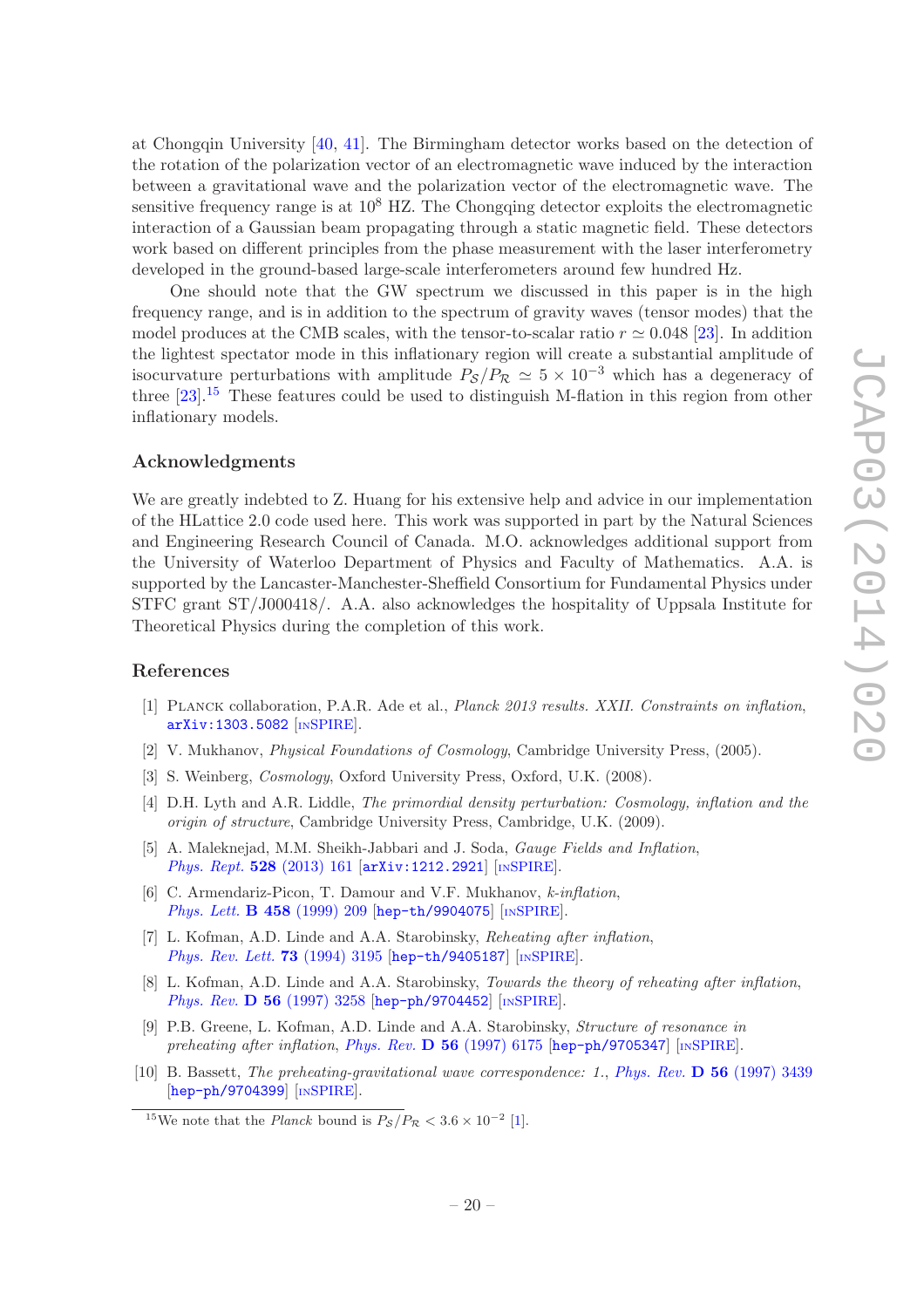- [11] A.B. Henriques and R.G. Moorhouse, *Cosmic microwave background and parametric resonance* in reheating, Phys. Rev. **D 65** [\(2002\) 103524](http://dx.doi.org/10.1103/PhysRevD.65.103524) [[hep-ph/0109218](http://arxiv.org/abs/hep-ph/0109218)] [IN[SPIRE](http://inspirehep.net/search?p=find+EPRINT+hep-ph/0109218)].
- <span id="page-22-0"></span>[12] S. Tsujikawa and B.A. Bassett, When can preheating affect the CMB?, *[Phys. Lett.](http://dx.doi.org/10.1016/S0370-2693(02)01813-0)* **B** 536 (2002) 9  $\alpha$  [astro-ph/0204031](http://arxiv.org/abs/astro-ph/0204031)  $\alpha$  [IN[SPIRE](http://inspirehep.net/search?p=find+EPRINT+astro-ph/0204031)].
- <span id="page-22-8"></span>[13] S.-Y. Zhou, E.J. Copeland, R. Easther, H. Finkel, Z.-G. Mou and P.M. Saffin, Gravitational Waves from Oscillon Preheating, JHEP 10 [\(2013\) 026](http://dx.doi.org/10.1007/JHEP10(2013)026)  $\left[$ [arXiv:1304.6094](http://arxiv.org/abs/1304.6094) $\right]$   $\left[$ In[SPIRE](http://inspirehep.net/search?p=find+EPRINT+arXiv:1304.6094) $\right]$ .
- <span id="page-22-18"></span>[14] A. Mazumdar and H. Stoica, Exciting gauge field and gravitons in a brane-anti-brane annihilation, *[Phys. Rev. Lett.](http://dx.doi.org/10.1103/PhysRevLett.102.091601)* **102** (2009) 091601 [[arXiv:0807.2570](http://arxiv.org/abs/0807.2570)] [IN[SPIRE](http://inspirehep.net/search?p=find+EPRINT+arXiv:0807.2570)].
- <span id="page-22-1"></span>[15] S.Y. Khlebnikov and I.I. Tkachev, Relic gravitational waves produced after preheating, [Phys. Rev.](http://dx.doi.org/10.1103/PhysRevD.56.653) D 56 (1997) 653 [[hep-ph/9701423](http://arxiv.org/abs/hep-ph/9701423)] [IN[SPIRE](http://inspirehep.net/search?p=find+EPRINT+hep-ph/9701423)].
- <span id="page-22-2"></span>[16] R. Easther and E.A. Lim, Stochastic gravitational wave production after inflation,  $JCAP$  04 [\(2006\) 010](http://dx.doi.org/10.1088/1475-7516/2006/04/010) [[astro-ph/0601617](http://arxiv.org/abs/astro-ph/0601617)] [IN[SPIRE](http://inspirehep.net/search?p=find+EPRINT+astro-ph/0601617)].
- <span id="page-22-9"></span>[17] A. Ashoorioon, K. Dimopoulos, M.M. Sheikh-Jabbari and G. Shiu, Reconciliation of High Energy Scale Models of Inflation with Planck, JCAP  $\overline{02}$  [\(2014\) 025](http://dx.doi.org/10.1088/1475-7516/2014/02/025)  $\overline{arXiv:1306.4914}$  $\overline{arXiv:1306.4914}$  $\overline{arXiv:1306.4914}$ [IN[SPIRE](http://inspirehep.net/search?p=find+EPRINT+arXiv:1306.4914)].
- <span id="page-22-10"></span>[18] A. Ashoorioon, P.S.B. Dev and A. Mazumdar, Implications of purely classical gravity for inflationary tensor modes,  $arXiv:1211.4678$  [IN[SPIRE](http://inspirehep.net/search?p=find+EPRINT+arXiv:1211.4678)].
- <span id="page-22-3"></span>[19] J. Martin, C. Ringeval, R. Trotta and V. Vennin, The Best Inflationary Models After Planck, [arXiv:1312.3529](http://arxiv.org/abs/1312.3529) [IN[SPIRE](http://inspirehep.net/search?p=find+EPRINT+arXiv:1312.3529)].
- <span id="page-22-4"></span>[20] R.H. Brandenberger, Introduction to Early Universe Cosmology, [PoS\(ICFI 2010\)001](http://pos.sissa.it/cgi-bin/reader/contribution.cgi?id=PoS(ICFI 2010)001)  $\left[\text{arXiv}:1103.2271\right]$   $\left[\text{nSPIRE}\right]$  $\left[\text{nSPIRE}\right]$  $\left[\text{nSPIRE}\right]$ .
- <span id="page-22-5"></span>[21] A. Ashoorioon, U. Danielsson and M.M. Sheikh-Jabbari, 1/N Resolution to Inflationary η-Problem, [Phys. Lett.](http://dx.doi.org/10.1016/j.physletb.2012.06.034) B 713 (2012) 353 [[arXiv:1112.2272](http://arxiv.org/abs/1112.2272)] [IN[SPIRE](http://inspirehep.net/search?p=find+EPRINT+arXiv:1112.2272)].
- <span id="page-22-6"></span>[22] D.H. Lyth, What would we learn by detecting a gravitational wave signal in the cosmic microwave background anisotropy?, [Phys. Rev. Lett.](http://dx.doi.org/10.1103/PhysRevLett.78.1861) 78 (1997) 1861 [[hep-ph/9606387](http://arxiv.org/abs/hep-ph/9606387)] [IN[SPIRE](http://inspirehep.net/search?p=find+EPRINT+hep-ph/9606387)].
- <span id="page-22-7"></span>[23] A. Ashoorioon, H. Firouzjahi and M.M. Sheikh-Jabbari, M-flation: Inflation From Matrix Valued Scalar Fields, JCAP 06 [\(2009\) 018](http://dx.doi.org/10.1088/1475-7516/2009/06/018) [[arXiv:0903.1481](http://arxiv.org/abs/0903.1481)] [IN[SPIRE](http://inspirehep.net/search?p=find+EPRINT+arXiv:0903.1481)].
- <span id="page-22-11"></span>[24] A.D. Linde, Inflation and string cosmology, [Prog. Theor. Phys. Suppl.](http://dx.doi.org/10.1143/PTPS.163.295) 163 (2006) 295 [[hep-th/0503195](http://arxiv.org/abs/hep-th/0503195)] [IN[SPIRE](http://inspirehep.net/search?p=find+EPRINT+hep-th/0503195)].
- <span id="page-22-12"></span>[25] R. Kallosh, On inflation in string theory, [Lect. Notes Phys.](http://dx.doi.org/10.1007/978-3-540-74353-8_4) 738 (2008) 119 [[hep-th/0702059](http://arxiv.org/abs/hep-th/0702059)] [IN[SPIRE](http://inspirehep.net/search?p=find+EPRINT+hep-th/0702059)].
- <span id="page-22-13"></span>[26] A. Ashoorioon and M.M. Sheikh-Jabbari, Gauged M-flation, its UV sensitivity and Spectator Species, JCAP 06 [\(2011\) 014](http://dx.doi.org/10.1088/1475-7516/2011/06/014) [[arXiv:1101.0048](http://arxiv.org/abs/1101.0048)] [IN[SPIRE](http://inspirehep.net/search?p=find+EPRINT+arXiv:1101.0048)].
- <span id="page-22-14"></span>[27] A. Ashoorioon, H. Firouzjahi and M.M. Sheikh-Jabbari, Matrix Inflation and the Landscape of its Potential,  $JCAP$  05 [\(2010\) 002](http://dx.doi.org/10.1088/1475-7516/2010/05/002)  $\text{arXiv:}$ 0911.4284  $\text{InSPIRE}$  $\text{InSPIRE}$  $\text{InSPIRE}$ .
- <span id="page-22-15"></span>[28] Z. Huang, The Art of Lattice and Gravity Waves from Preheating, Phys. Rev. D 83 [\(2011\) 123509](http://dx.doi.org/10.1103/PhysRevD.83.123509) [[arXiv:1102.0227](http://arxiv.org/abs/1102.0227)] [IN[SPIRE](http://inspirehep.net/search?p=find+EPRINT+arXiv:1102.0227)].
- [29] C.P. Burgess, M. Cicoli and F. Quevedo, String Inflation After Planck 2013, JCAP 11 [\(2013\) 003](http://dx.doi.org/10.1088/1475-7516/2013/11/003) [[arXiv:1306.3512](http://arxiv.org/abs/1306.3512)] [IN[SPIRE](http://inspirehep.net/search?p=find+EPRINT+arXiv:1306.3512)].
- <span id="page-22-16"></span>[30] K. Dasgupta, M.M. Sheikh-Jabbari and M. Van Raamsdonk, Matrix perturbation theory for M-theory on a PP wave, JHEP  $05$  [\(2002\) 056](http://dx.doi.org/10.1088/1126-6708/2002/05/056) [[hep-th/0205185](http://arxiv.org/abs/hep-th/0205185)] [IN[SPIRE](http://inspirehep.net/search?p=find+EPRINT+hep-th/0205185)].
- <span id="page-22-17"></span>[31] A.A. Abolhasani, H. Firouzjahi and M.M. Sheikh-Jabbari, Tachyonic Resonance Preheating in Expanding Universe, Phys. Rev. D  $81$  [\(2010\) 043524](http://dx.doi.org/10.1103/PhysRevD.81.043524) [[arXiv:0912.1021](http://arxiv.org/abs/0912.1021)] [IN[SPIRE](http://inspirehep.net/search?p=find+EPRINT+arXiv:0912.1021)].